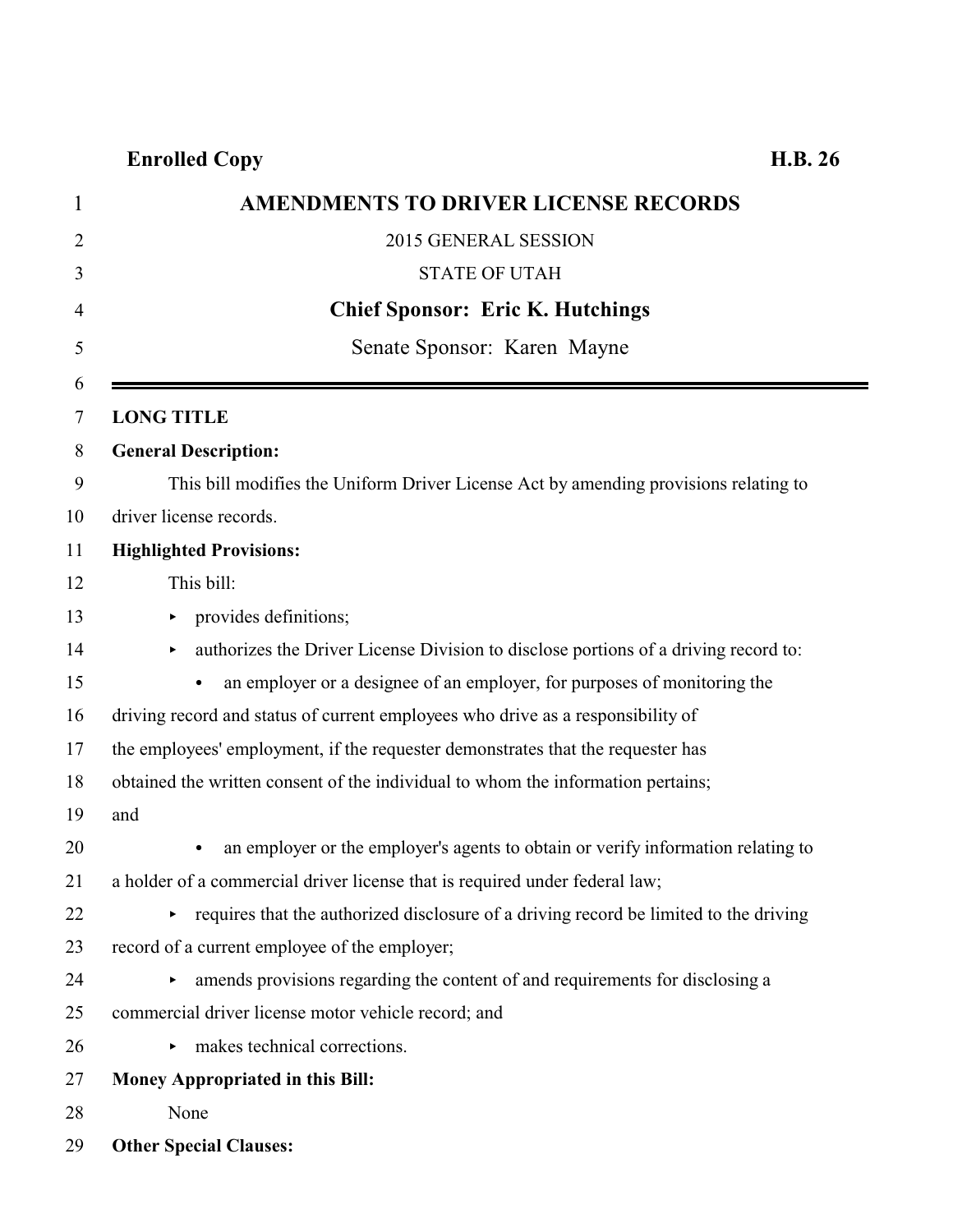<span id="page-1-0"></span>

| 30 | This bill provides a special effective date.                                           |
|----|----------------------------------------------------------------------------------------|
| 31 | This bill provides a coordination clause.                                              |
| 32 | <b>Utah Code Sections Affected:</b>                                                    |
| 33 | <b>AMENDS:</b>                                                                         |
| 34 | 53-3-102, as last amended by Laws of Utah 2014, Chapter 252                            |
| 35 | 53-3-109, as last amended by Laws of Utah 2011, Chapters 190 and 243                   |
| 36 | 53-3-221, as last amended by Laws of Utah 2014, Chapters 101 and 225                   |
| 37 | 53-3-402, as last amended by Laws of Utah 2013, Chapter 411                            |
| 38 | 53-3-410.1, as last amended by Laws of Utah 2013, Chapter 411                          |
| 39 | 53-3-420, as last amended by Laws of Utah 2007, Chapter 53                             |
| 40 | 53-3-709, as renumbered and amended by Laws of Utah 1993, Chapter 234                  |
| 41 | 72-9-107, as last amended by Laws of Utah 2009, Chapters 155 and 356                   |
| 42 | <b>Utah Code Sections Affected by Coordination Clause:</b>                             |
| 43 | 53-3-102, as last amended by Laws of Utah 2014, Chapter 252                            |
|    |                                                                                        |
| 44 |                                                                                        |
| 45 | Be it enacted by the Legislature of the state of Utah:                                 |
| 46 | Section 1. Section 53-3-102 is amended to read:                                        |
| 47 | 53-3-102. Definitions.                                                                 |
| 48 | As used in this chapter:                                                               |
| 49 | (1) "Cancellation" means the termination by the division of a license issued through   |
| 50 | error or fraud or for which consent under Section 53-3-211 has been withdrawn.         |
| 51 | (2) "Class D license" means the class of license issued to drive motor vehicles not    |
| 52 | defined as commercial motor vehicles or motorcycles under this chapter.                |
| 53 | (3) "Commercial driver instruction permit" or "CDIP" means a permit issued under       |
| 54 | Section 53-3-408.                                                                      |
| 55 | $[\left(\frac{1}{2}\right)]$ (4) "Commercial driver license" or "CDL" means a license: |
| 56 | (a) issued substantially in accordance with the requirements of Title XII, Pub. L.     |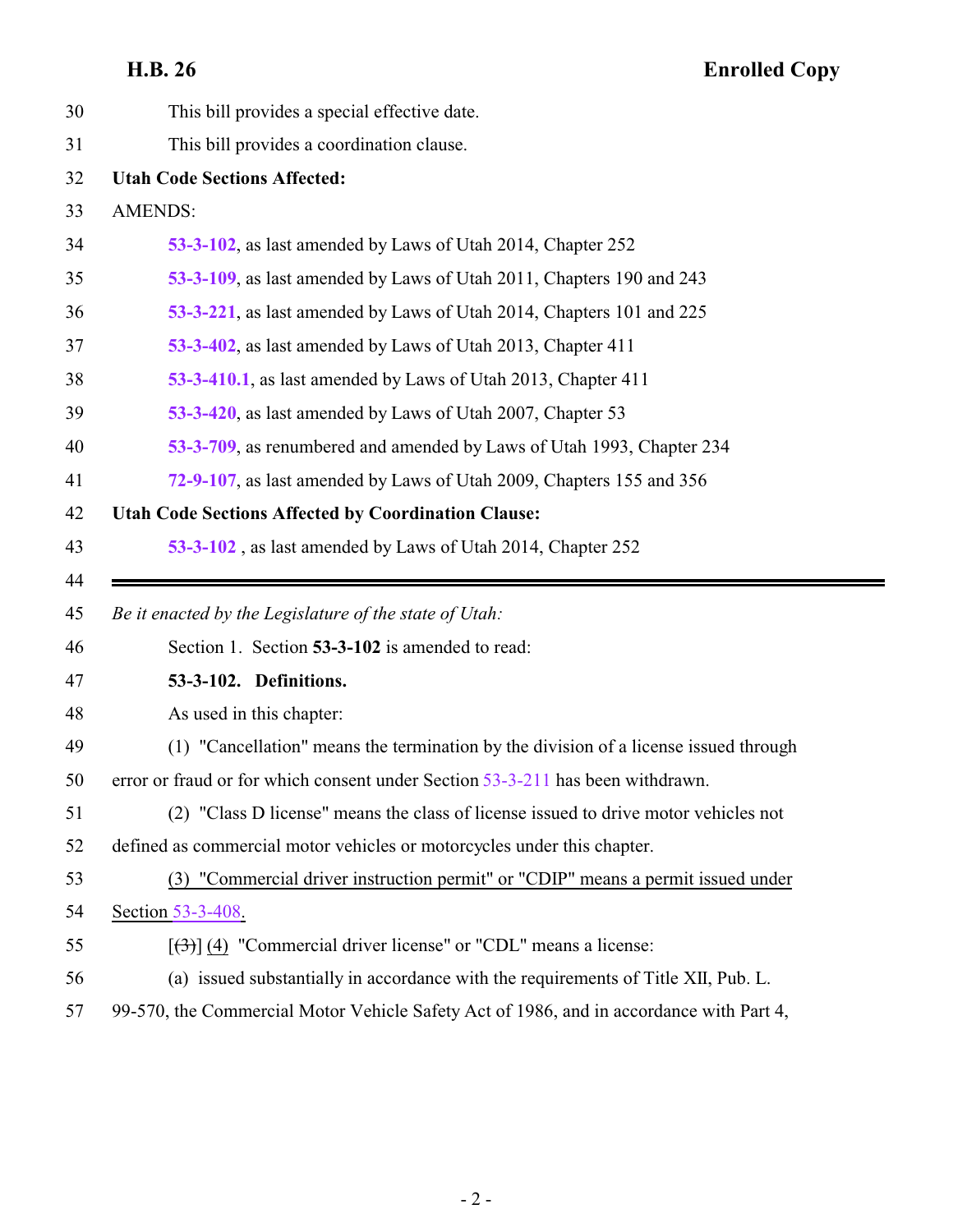**Enrolled Copy H.B. 26** Uniform Commercial Driver License Act, which authorizes the holder to drive a class of commercial motor vehicle; and (b) that was obtained by providing evidence of lawful presence in the United States 61 with one of the document requirements described in Subsection  $53-3-410(1)(i)(i)$ . (5) (a) "Commercial driver license motor vehicle record" or "CDL MVR" means a driving record that: (i) applies to a person who holds or is required to hold a commercial driver instruction permit or a CDL license; and (ii) contains the following: (A) information contained in the driver history, including convictions, pleas held in abeyance, disqualifications, and other licensing actions for violations of any state or local law relating to motor vehicle traffic control, committed in any type of vehicle; (B) driver self-certification status information under Section [53-3-410.1](#page-22-0); and (C) information from medical certification record keeping in accordance with 49 C.F.R. Sec. 383.73(o). (b) "Commercial driver license motor vehicle record" or "CDL MVR" does not mean a 74 motor vehicle record described in Subsection [53-3-102](#page-1-0)(28). [(4)] (6) (a) "Commercial motor vehicle" means a motor vehicle or combination of motor vehicles designed or used to transport passengers or property if the motor vehicle: (i) has a gross vehicle weight rating of 26,001 or more pounds or a lesser rating as determined by federal regulation; (ii) is designed to transport 16 or more passengers, including the driver; or (iii) is transporting hazardous materials and is required to be placarded in accordance with 49 C.F.R. Part 172, Subpart F. (b) The following vehicles are not considered a commercial motor vehicle for purposes of Part 4, Uniform Commercial Driver License Act: (i) equipment owned and operated by the United States Department of Defense when driven by any active duty military personnel and members of the reserves and national guard on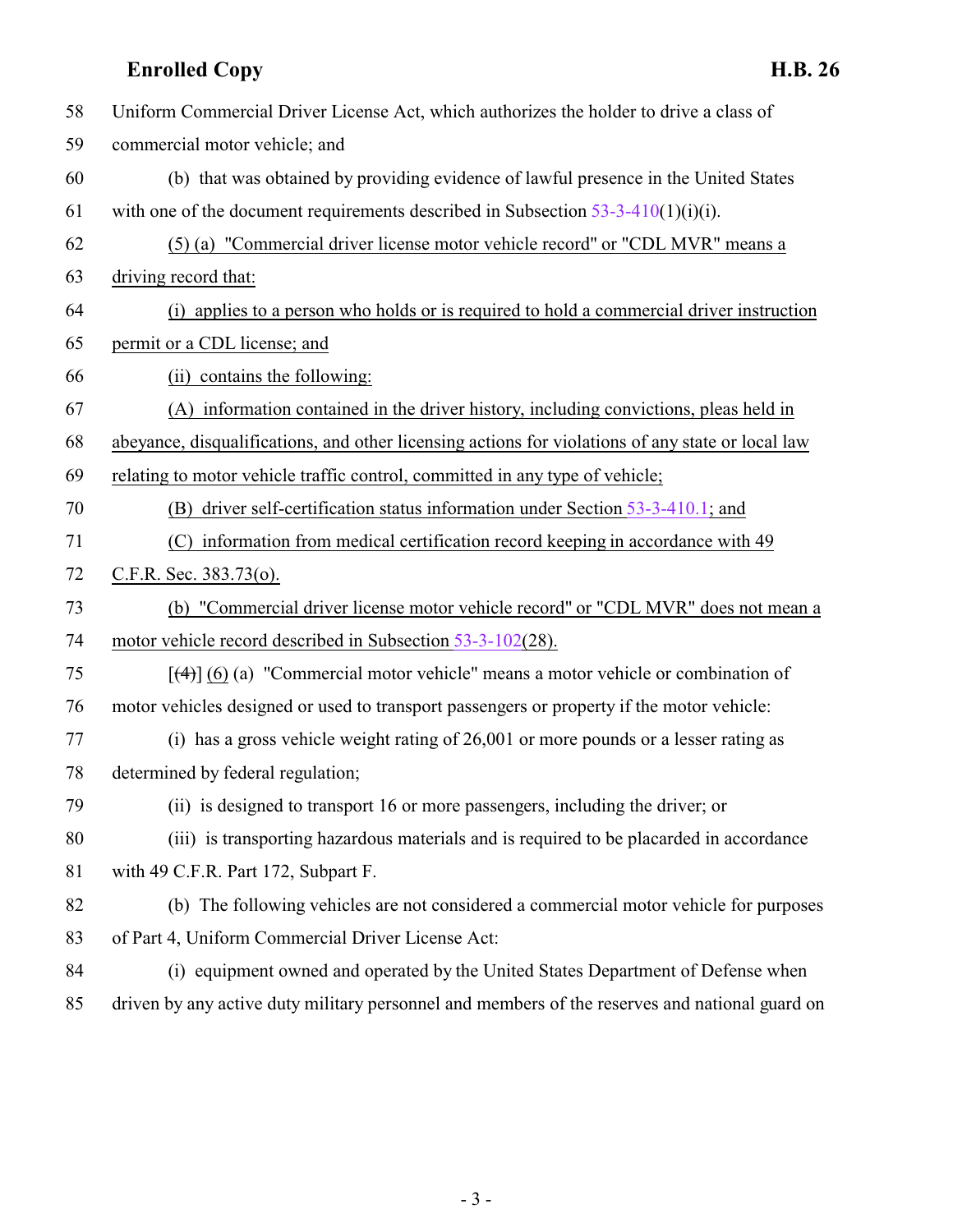| 86  | active duty including personnel on full-time national guard duty, personnel on part-time                    |
|-----|-------------------------------------------------------------------------------------------------------------|
| 87  | training, and national guard military technicians and civilians who are required to wear military           |
| 88  | uniforms and are subject to the code of military justice;                                                   |
| 89  | (ii) vehicles controlled and driven by a farmer to transport agricultural products, farm                    |
| 90  | machinery, or farm supplies to or from a farm within 150 miles of his farm but not in operation             |
| 91  | as a motor carrier for hire;                                                                                |
| 92  | (iii) firefighting and emergency vehicles; and                                                              |
| 93  | (iv) recreational vehicles that are not used in commerce and are driven solely as family                    |
| 94  | or personal conveyances for recreational purposes.                                                          |
| 95  | $[\frac{1}{5}]$ (7) "Conviction" means any of the following:                                                |
| 96  | (a) an unvacated adjudication of guilt or a determination that a person has violated or                     |
| 97  | failed to comply with the law in a court of original jurisdiction or an administrative proceeding;          |
| 98  | (b) an unvacated forfeiture of bail or collateral deposited to secure a person's                            |
| 99  | appearance in court;                                                                                        |
| 100 | (c) a plea of guilty or nolo contendere accepted by the court;                                              |
| 101 | (d) the payment of a fine or court costs; or                                                                |
| 102 | (e) violation of a condition of release without bail, regardless of whether the penalty is                  |
| 103 | rebated, suspended, or probated.                                                                            |
| 104 | $[66]$ (8) "Denial" or "denied" means the withdrawal of a driving privilege by the                          |
| 105 | division to which the provisions of Title 41, Chapter 12a, Part 4, Proof of Owner's or                      |
| 106 | Operator's Security, do not apply.                                                                          |
| 107 | $[\langle \hat{\tau} \rangle]$ (9) "Director" means the division director appointed under Section 53-3-103. |
| 108 | $[$ (48)] (10) "Disqualification" means either:                                                             |
| 109 | (a) the suspension, revocation, cancellation, denial, or any other withdrawal by a state                    |
| 110 | of a person's privileges to drive a commercial motor vehicle;                                               |
| 111 | (b) a determination by the Federal Highway Administration, under 49 C.F.R. Part 386,                        |
| 112 | that a person is no longer qualified to drive a commercial motor vehicle under 49 C.F.R. Part               |
| 113 | $391;$ or                                                                                                   |
|     |                                                                                                             |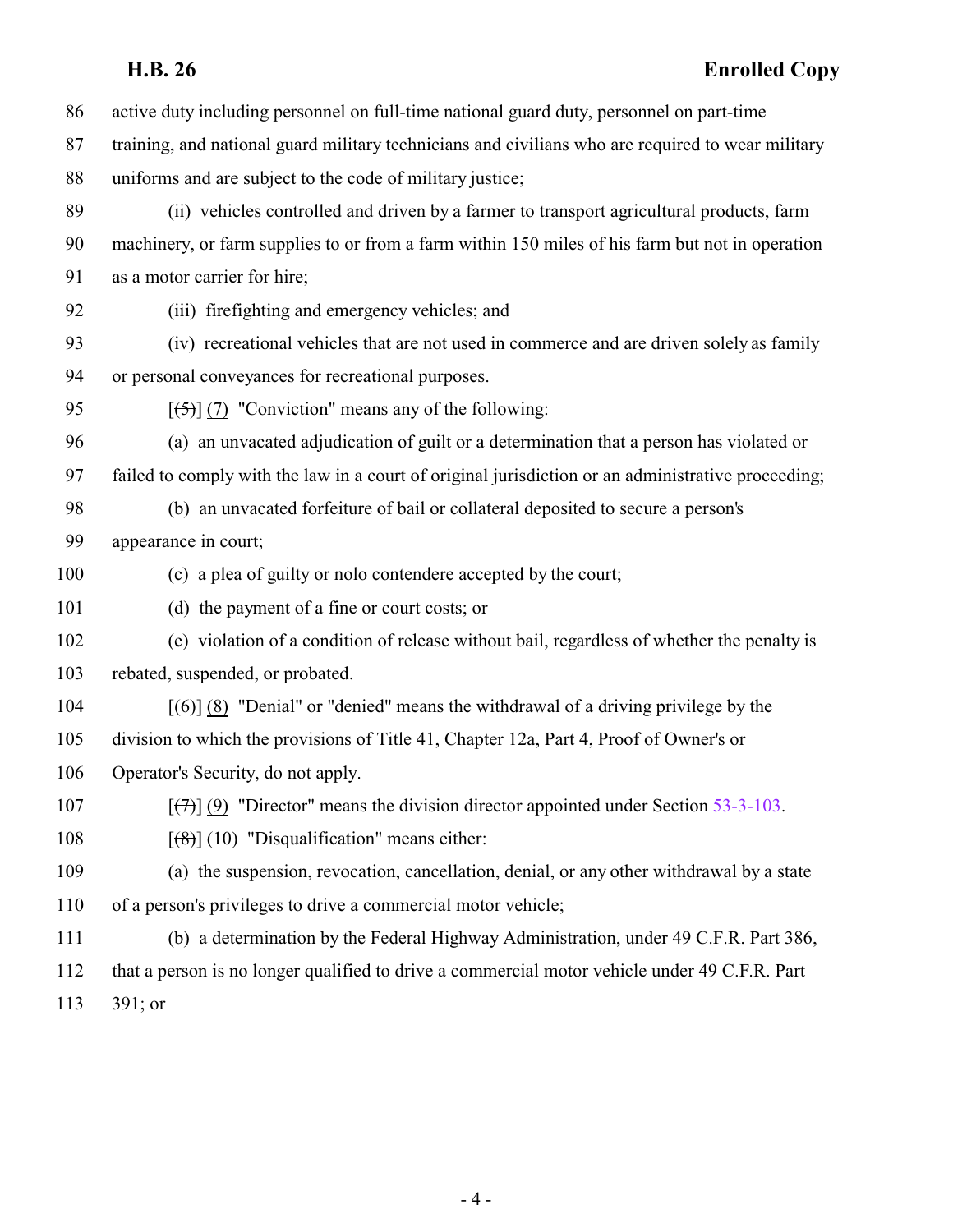(c) the loss of qualification that automatically follows conviction of an offense listed in 49 C.F.R. Part 383.51.  $[(9)$ ] (11) "Division" means the Driver License Division of the department created in Section [53-3-103](http://le.utah.gov/UtahCode/SectionLookup.jsp?section=53-3-103&session=2015GS).  $[(10)(12)$  "Downgrade" means to obtain a lower license class than what was originally issued during an existing license cycle.  $[(11)(13)$  "Drive" means: (a) to operate or be in physical control of a motor vehicle upon a highway; and (b) in Subsections [53-3-414](http://le.utah.gov/UtahCode/SectionLookup.jsp?section=53-3-414&session=2015GS)(1) through (3), Subsection [53-3-414](http://le.utah.gov/UtahCode/SectionLookup.jsp?section=53-3-414&session=2015GS)(5), and Sections [53-3-417](http://le.utah.gov/UtahCode/SectionLookup.jsp?section=53-3-417&session=2015GS) and [53-3-418](http://le.utah.gov/UtahCode/SectionLookup.jsp?section=53-3-418&session=2015GS), the operation or physical control of a motor vehicle at any place within the state.  $[(12)(14)(a)$  "Driver" means any person who drives, or is in actual physical control of a motor vehicle in any location open to the general public for purposes of vehicular traffic. (b) In Part 4, Uniform Commercial Driver License Act, "driver" includes any person who is required to hold a CDL under Part 4 or federal law.  $[(13)]$  (15) "Driving privilege card" means the evidence of the privilege granted and issued under this chapter to drive a motor vehicle to a person whose privilege was obtained without providing evidence of lawful presence in the United States. [(14)] (16) "Extension" means a renewal completed in a manner specified by the division.  $[(15)]$  (17) "Farm tractor" means every motor vehicle designed and used primarily as a farm implement for drawing plows, mowing machines, and other implements of husbandry. 136 [(16)] (18) "Highway" means the entire width between property lines of every way or place of any nature when any part of it is open to the use of the public, as a matter of right, for traffic. [(17)] (19) "Identification card" means a card issued under Part 8, Identification Card Act, to a person for identification purposes.

141  $[(18)]$  (20) "Indigent" means that a person's income falls below the federal poverty

- 5 -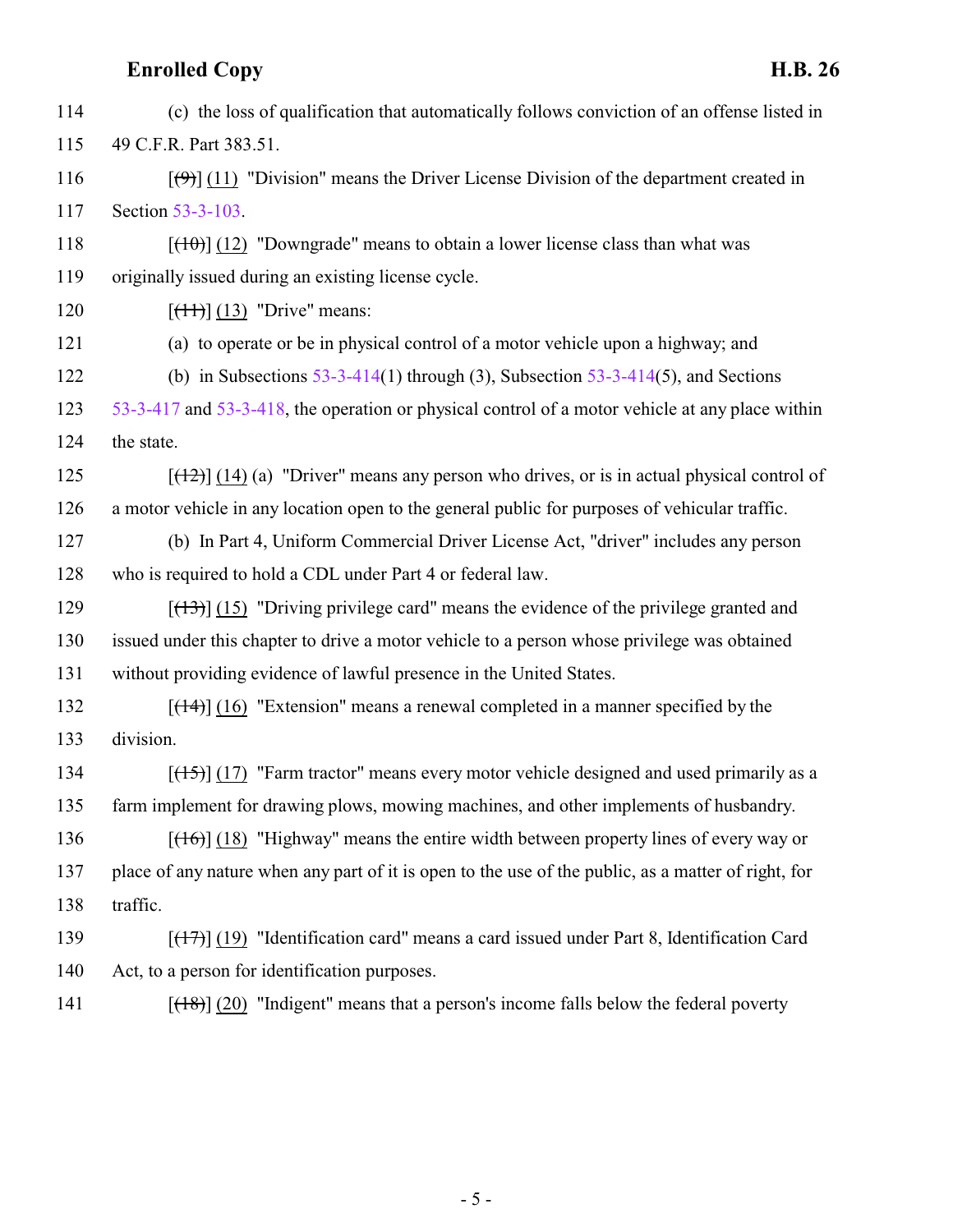| 142 | guideline issued annually by the U.S. Department of Health and Human Services in the Federal     |
|-----|--------------------------------------------------------------------------------------------------|
| 143 | Register.                                                                                        |
| 144 | $[$ (49) $]$ (21) "License" means the privilege to drive a motor vehicle.                        |
| 145 | $[\frac{1}{20}]$ (22) (a) "License certificate" means the evidence of the privilege issued under |
| 146 | this chapter to drive a motor vehicle.                                                           |
| 147 | (b) "License certificate" evidence includes a:                                                   |
| 148 | (i) regular license certificate;                                                                 |
| 149 | (ii) limited-term license certificate;                                                           |
| 150 | (iii) driving privilege card;                                                                    |
| 151 | (iv) CDL license certificate;                                                                    |
| 152 | (v) limited-term CDL license certificate;                                                        |
| 153 | (vi) temporary regular license certificate; and                                                  |
| 154 | (vii) temporary limited-term license certificate.                                                |
| 155 | $[21]$ (23) "Limited-term commercial driver license" or "limited-term CDL" means a               |
| 156 | license:                                                                                         |
| 157 | (a) issued substantially in accordance with the requirements of Title XII, Pub. L.               |
| 158 | 99-570, the Commercial Motor Vehicle Safety Act of 1986, and in accordance with Part 4,          |
| 159 | Uniform Commercial Driver License Act, which authorizes the holder to drive a class of           |
| 160 | commercial motor vehicle; and                                                                    |
| 161 | (b) that was obtained by providing evidence of lawful presence in the United States              |
| 162 | with one of the document requirements described in Subsection $53-3-410(1)(i)(ii)$ .             |
| 163 | $[22]$ (24) "Limited-term identification card" means an identification card issued under         |
| 164 | this chapter to a person whose card was obtained by providing evidence of lawful presence in     |
| 165 | the United States with one of the document requirements described in Subsection                  |
| 166 | $53-3-804(2)(i)(ii)$ .                                                                           |
| 167 | $[23]$ (25) "Limited-term license certificate" means the evidence of the privilege               |
| 168 | granted and issued under this chapter to drive a motor vehicle to a person whose privilege was   |
| 169 | obtained providing evidence of lawful presence in the United States with one of the document     |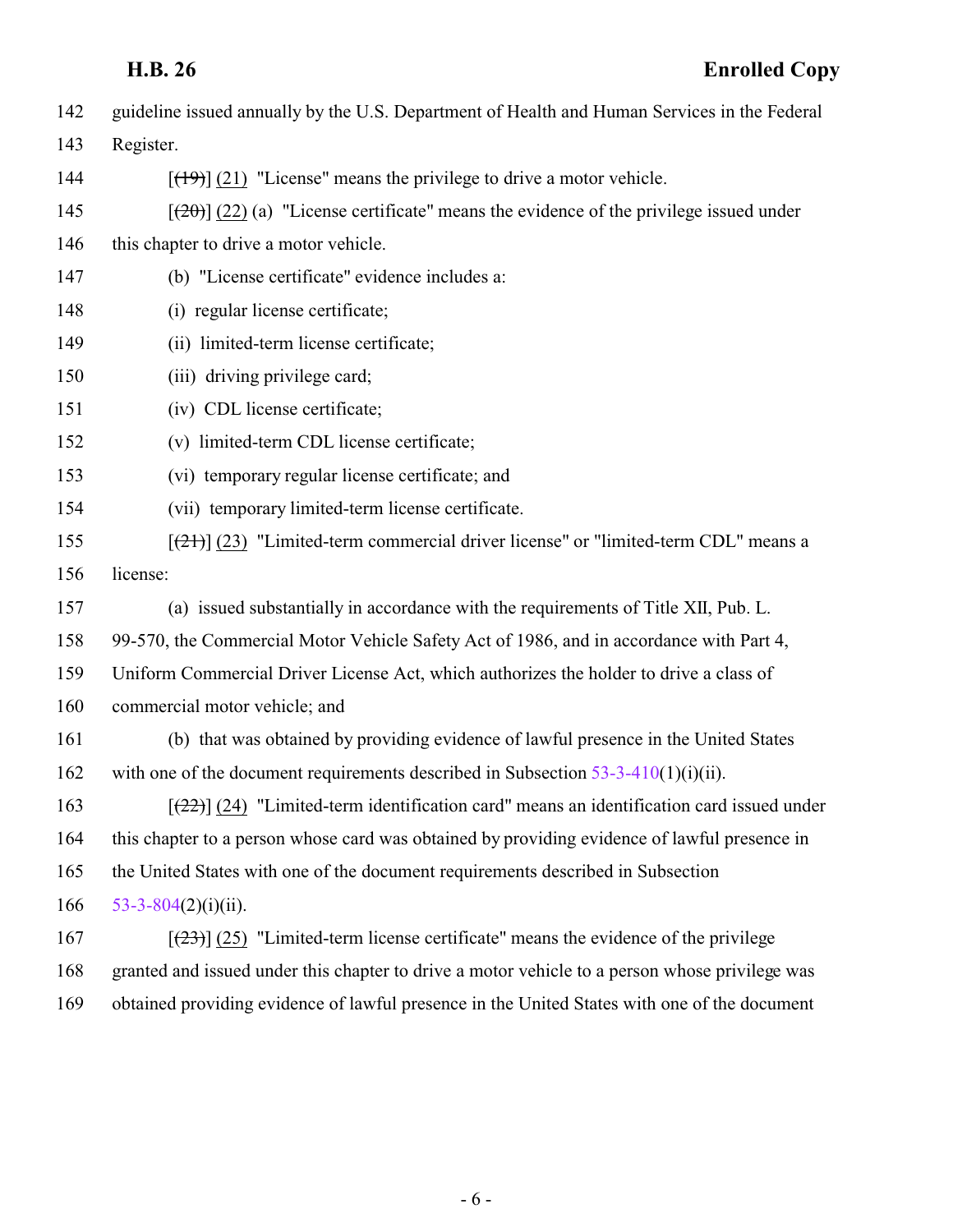| 170 | requirements described in Subsection $53-3-205(8)(a)(ii)(B)$ .                                      |
|-----|-----------------------------------------------------------------------------------------------------|
| 171 | $[24]$ (26) "Motorboat" has the same meaning as provided under Section 73-18-2.                     |
| 172 | $[25]$ (27) "Motorcycle" means every motor vehicle, other than a tractor, having a seat             |
| 173 | or saddle for the use of the rider and designed to travel with not more than three wheels in        |
| 174 | contact with the ground.                                                                            |
| 175 | (28) "Motor vehicle record" or "MVR" means a driving record under Subsection                        |
| 176 | $53-3-109(6)(a)$ .                                                                                  |
| 177 | $[26]$ (29) "Office of Recovery Services" means the Office of Recovery Services,                    |
| 178 | created in Section 62A-11-102.                                                                      |
| 179 | $[\frac{27}{27}]$ (30) (a) "Owner" means a person other than a lien holder having an interest in    |
| 180 | the property or title to a vehicle.                                                                 |
| 181 | (b) "Owner" includes a person entitled to the use and possession of a vehicle subject to            |
| 182 | a security interest in another person but excludes a lessee under a lease not intended as security. |
| 183 | $[28]$ (31) "Regular identification card" means an identification card issued under this            |
| 184 | chapter to a person whose card was obtained by providing evidence of lawful presence in the         |
| 185 | United States with one of the document requirements described in Subsection $53-3-804(2)(i)(i)$ .   |
| 186 | $[29]$ (32) "Regular license certificate" means the evidence of the privilege issued                |
| 187 | under this chapter to drive a motor vehicle whose privilege was obtained by providing evidence      |
| 188 | of lawful presence in the United States with one of the document requirements described in          |
| 189 | Subsection 53-3-205(8)(a)(ii)(A).                                                                   |
| 190 | $[30(33)]$ "Renewal" means to validate a license certificate so that it expires at a later          |
| 191 | date.                                                                                               |
| 192 | $[34]$ (34) "Reportable violation" means an offense required to be reported to the                  |
| 193 | division as determined by the division and includes those offenses against which points are         |
| 194 | assessed under Section 53-3-221.                                                                    |
| 195 | $[32]$ (35) (a) "Resident" means an individual who:                                                 |
| 196 | (i) has established a domicile in this state, as defined in Section $41-1a-202$ , or                |
| 197 | regardless of domicile, remains in this state for an aggregate period of six months or more         |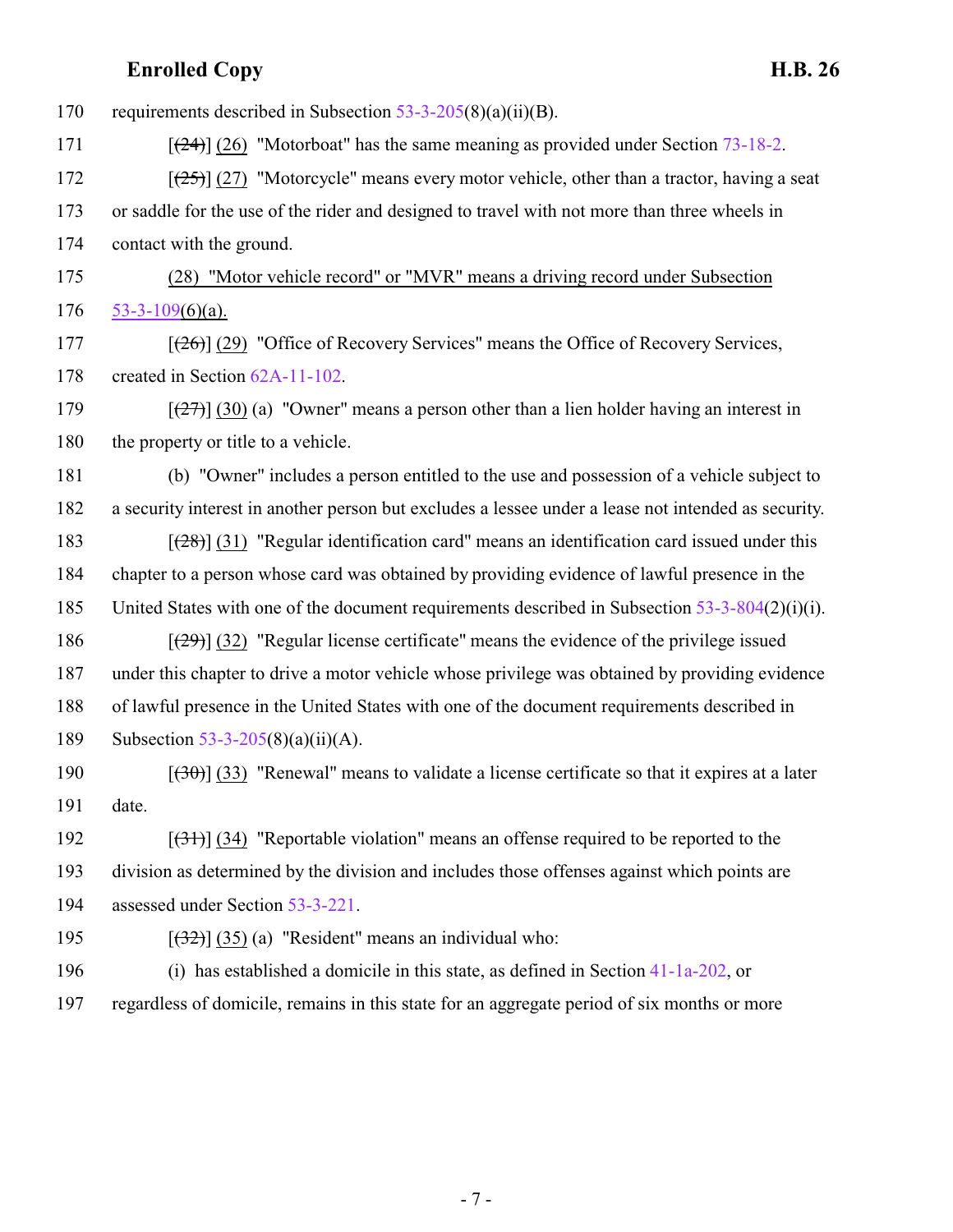during any calendar year; (ii) engages in a trade, profession, or occupation in this state, or who accepts employment in other than seasonal work in this state, and who does not commute into the state; (iii) declares himself to be a resident of this state by obtaining a valid Utah driver license certificate or motor vehicle registration; or (iv) declares himself a resident of this state to obtain privileges not ordinarily extended to nonresidents, including going to school, or placing children in school without paying nonresident tuition or fees. (b) "Resident" does not include any of the following: (i) a member of the military, temporarily stationed in this state; (ii) an out-of-state student, as classified by an institution of higher education, regardless of whether the student engages in any type of employment in this state; (iii) a person domiciled in another state or country, who is temporarily assigned in this state, assigned by or representing an employer, religious or private organization, or a governmental entity; or (iv) an immediate family member who resides with or a household member of a person 214 listed in Subsections  $[32\pi]$  (35)(b)(i) through (iii).  $\left[\left(33\right)\right]$  (36) "Revocation" means the termination by action of the division of a licensee's privilege to drive a motor vehicle. [(34)] (37) (a) "School bus" means a commercial motor vehicle used to transport pre-primary, primary, or secondary school students to and from home and school, or to and from school sponsored events. (b) "School bus" does not include a bus used as a common carrier as defined in Section [59-12-102](http://le.utah.gov/UtahCode/SectionLookup.jsp?section=59-12-102&session=2015GS).  $\left[\left(35\right)\right]$  (38) "Suspension" means the temporary withdrawal by action of the division of a licensee's privilege to drive a motor vehicle.  $\left[\left(36\right)\right]$  (39) "Taxicab" means any class D motor vehicle transporting any number of passengers for hire and that is subject to state or federal regulation as a taxi.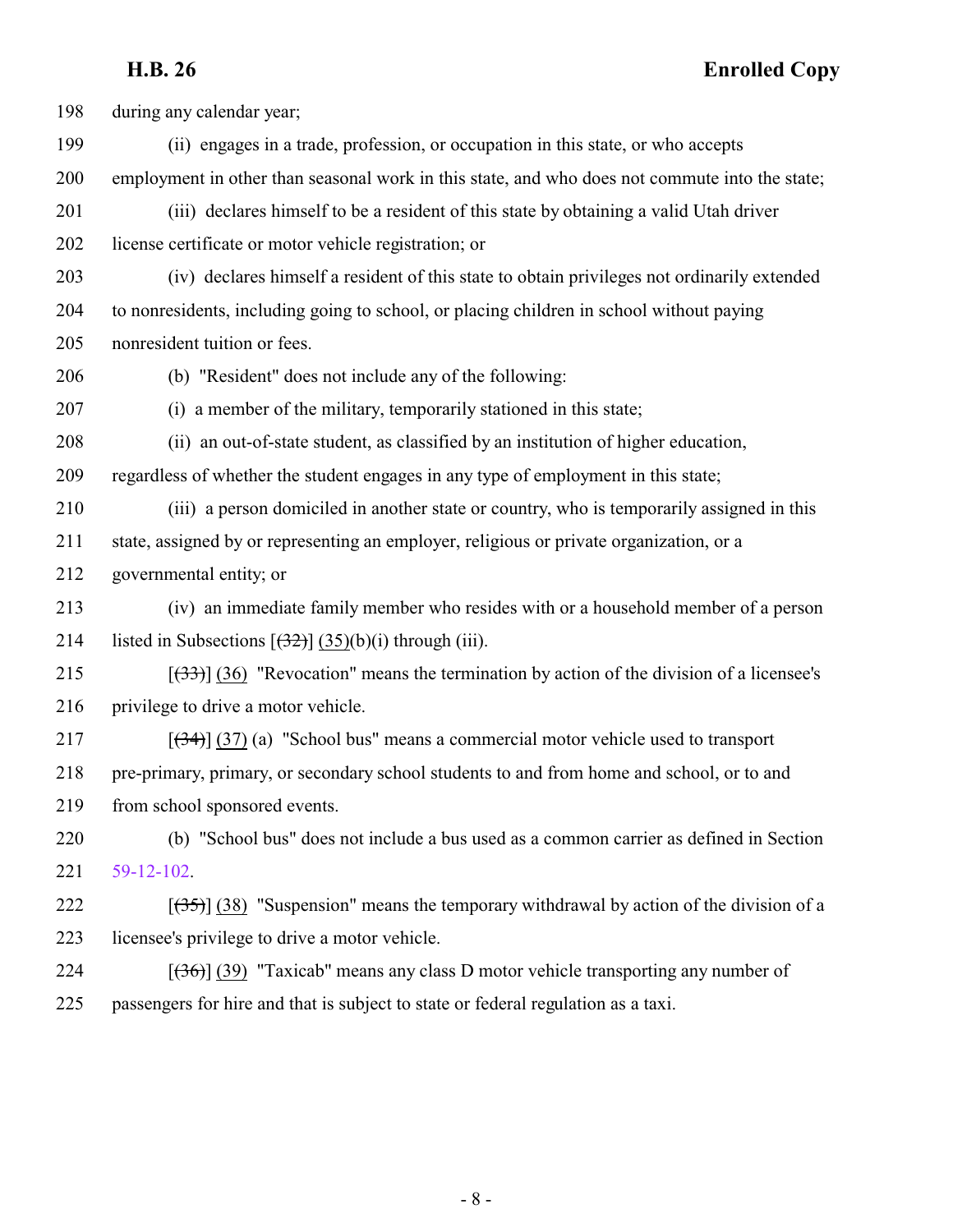<span id="page-8-0"></span>

| 226 | Section 2. Section 53-3-109 is amended to read:                                                      |
|-----|------------------------------------------------------------------------------------------------------|
| 227 | 53-3-109. Records -- Access -- Fees -- Rulemaking.                                                   |
| 228 | (1) (a) Except as provided in this section, all records of the division shall be classified          |
| 229 | and disclosed in accordance with Title 63G, Chapter 2, Government Records Access and                 |
| 230 | Management Act.                                                                                      |
| 231 | (b) The division may only disclose personal identifying information:                                 |
| 232 | (i) when the division determines it is in the interest of the public safety to disclose the          |
| 233 | information; and                                                                                     |
| 234 | (ii) in accordance with the federal Driver's Privacy Protection Act of 1994, 18 U.S.C.               |
| 235 | Chapter 123.                                                                                         |
| 236 | (c) The division may disclose personal identifying information:                                      |
| 237 | (i) to a licensed private investigator holding a valid agency license, with a legitimate             |
| 238 | business need;                                                                                       |
| 239 | (ii) to an insurer, insurance support organization, or a self-insured entity, or its agents,         |
| 240 | employees, or contractors that issues any motor vehicle insurance under Title 31A, Chapter 22,       |
| 241 | Part 3, Motor Vehicle Insurance, for use in connection with claims investigation activities,         |
| 242 | antifraud activities, rating, or underwriting for any person issued a license certificate under this |
| 243 | chapter; or                                                                                          |
| 244 | (iii) to a depository institution as defined in Section $7-1-103$ for use in accordance with         |
| 245 | the federal Driver's Privacy Protection Act of 1994, 18 U.S.C. Chapter 123.                          |
| 246 | (2) (a) A person who receives personal identifying information shall be advised by the               |
| 247 | division that the person may not:                                                                    |
| 248 | (i) disclose the personal identifying information from that record to any other person;              |
| 249 | or                                                                                                   |
| 250 | (ii) use the personal identifying information from that record for advertising or                    |
| 251 | solicitation purposes.                                                                               |
| 252 | (b) Any use of personal identifying information by an insurer or insurance support                   |
| 253 | organization, or by a self-insured entity or its agents, employees, or contractors not authorized    |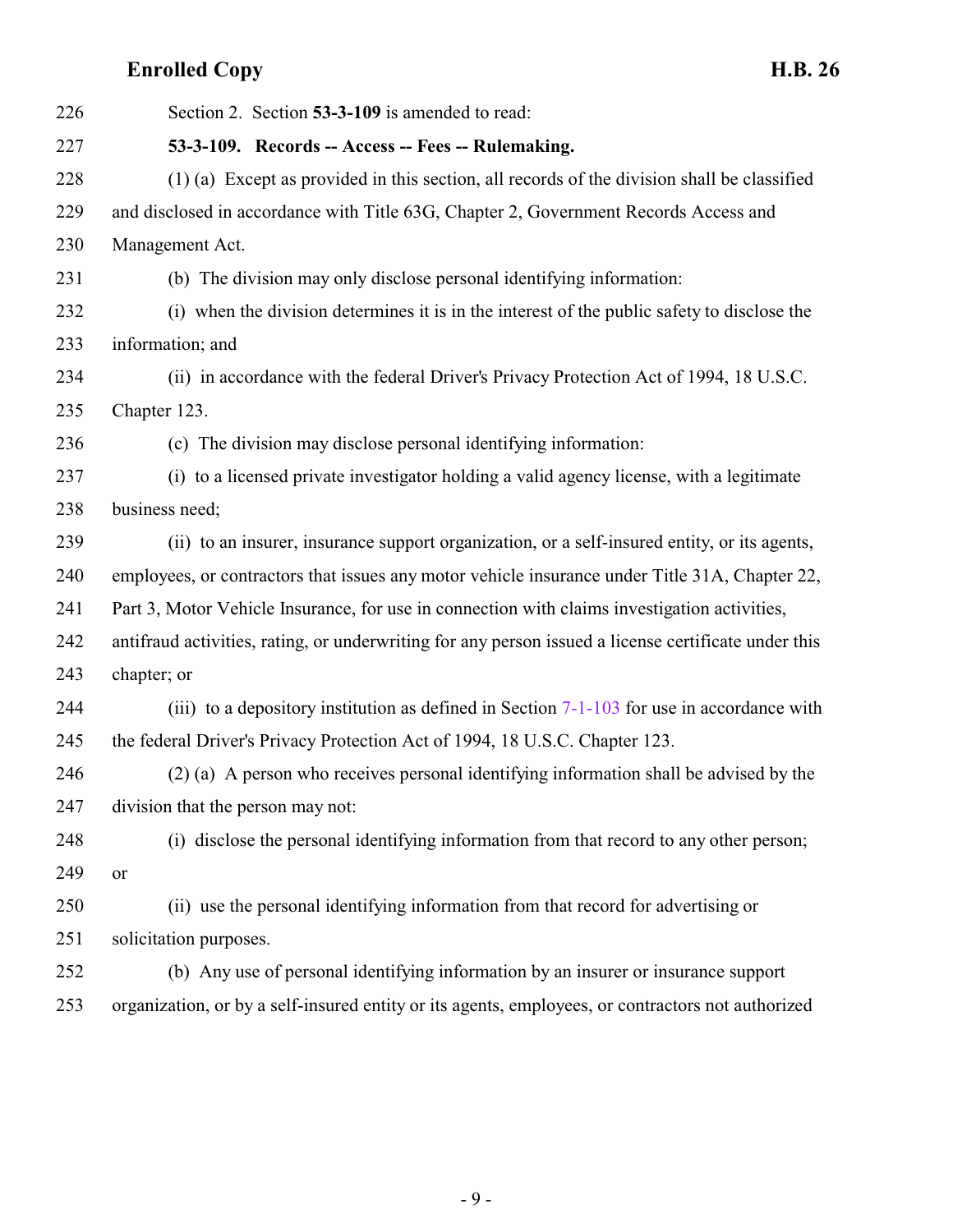| 254 | by Subsection $(1)(c)(ii)$ is:                                                                      |
|-----|-----------------------------------------------------------------------------------------------------|
| 255 | (i) an unfair marketing practice under Section $31A-23a-402$ ; or                                   |
| 256 | (ii) an unfair claim settlement practice under Subsection $31A-26-303(3)$ .                         |
| 257 | $(3)$ (a) Notwithstanding the provisions of Subsection (1)(b), the division or its designee         |
| 258 | may disclose portions of a driving record, in accordance with this Subsection (3), to:              |
| 259 | (i) an insurer as defined under Section $31A-1-301$ , or a designee of an insurer, for              |
| 260 | purposes of assessing driving risk on the insurer's current motor vehicle insurance                 |
| 261 | policyholders[.];                                                                                   |
| 262 | (ii) an employer or a designee of an employer, for purposes of monitoring the driving               |
| 263 | record and status of current employees who drive as a responsibility of the employee's              |
| 264 | employment if the requester demonstrates that the requester has obtained the written consent of     |
| 265 | the individual to whom the information pertains; and                                                |
| 266 | (iii) an employer or the employer's agents to obtain or verify information relating to a            |
| 267 | holder of a commercial driver license that is required under 49 U.S.C. Chapter 313.                 |
| 268 | (b) $[The] A discharge under Subsection (3)(a)(i) shall:$                                           |
| 269 | (i) include the licensed driver's name, driver license number, date of birth, and an                |
| 270 | indication of whether the driver has had a moving traffic violation that is a reportable violation, |
| 271 | as defined under Section $53-3-102$ during the previous month;                                      |
| 272 | (ii) be limited to the records of drivers who, at the time of the disclosure, are covered           |
| 273 | under a motor vehicle insurance policy of the insurer; and                                          |
| 274 | (iii) be made under a contract with the insurer or a designee of an insurer.                        |
| 275 | (c) A disclosure under Subsection $(3)(a)(ii)$ or $(iii)$ shall:                                    |
| 276 | (i) include the licensed driver's name, driver license number, date of birth, and an                |
| 277 | indication of whether the driver has had a moving traffic violation that is a reportable violation, |
| 278 | as defined under Section 53-3-102, during the previous month;                                       |
| 279 | be limited to the records of a current employee of an employer;<br>(ii)                             |
| 280 | be made under a contract with the employer or a designee of an employer; and<br>(iii)               |
| 281 | include an indication of whether the driver has had a change reflected in the<br>(iv)               |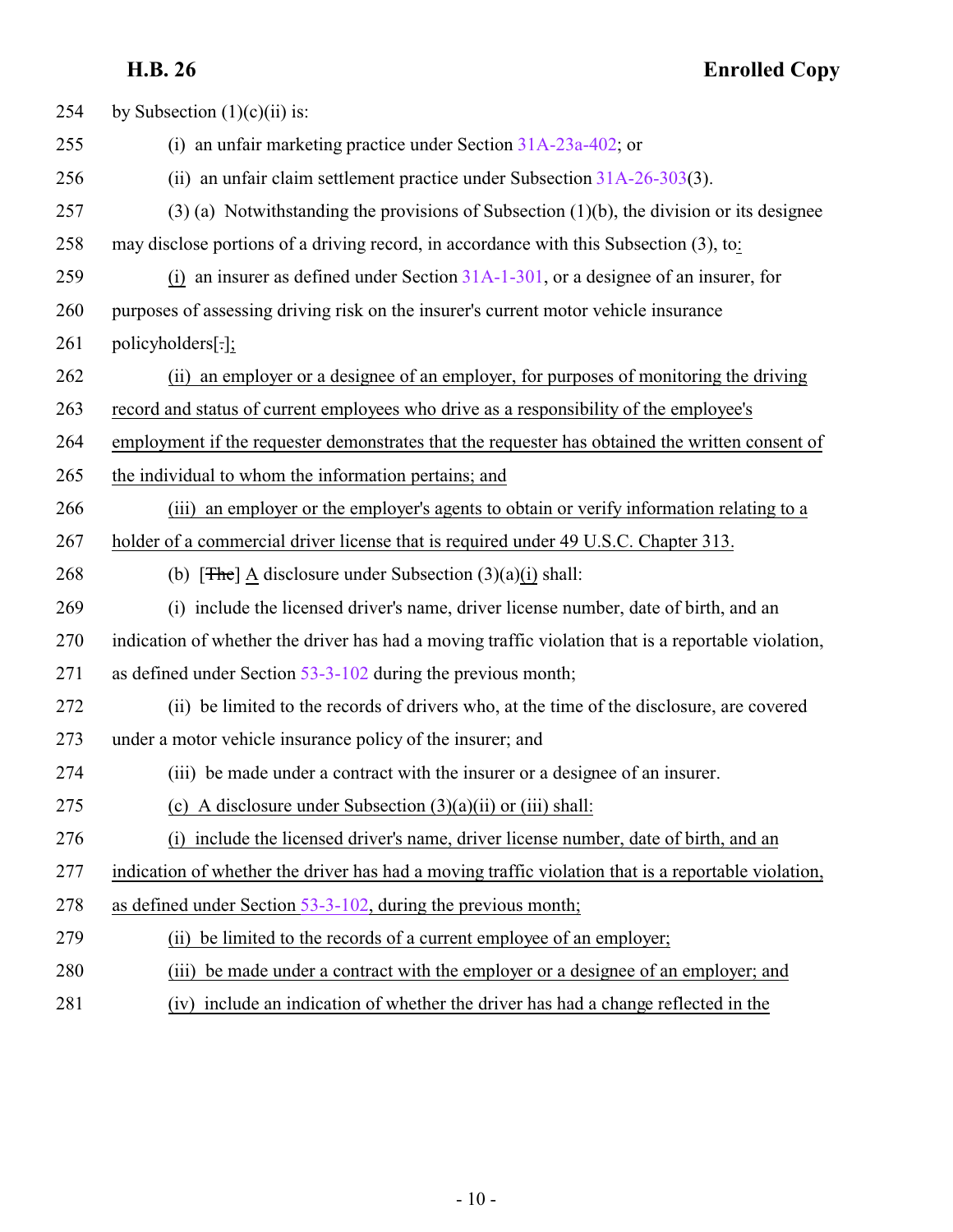| 282 | driver's driving status or license class.                                                         |
|-----|---------------------------------------------------------------------------------------------------|
| 283 | $[\text{e}^{-\text{e}}]$ (d) The contract under Subsection (3)(b)(iii) or (c)(iii) shall specify: |
| 284 | (i) the criteria for searching and compiling the driving records being requested;                 |
| 285 | (ii) the frequency of the disclosures;                                                            |
| 286 | (iii) the format of the disclosures, which may be in bulk electronic form; and                    |
| 287 | (iv) a reasonable charge for the driving record disclosures under this Subsection (3).            |
| 288 | (4) The division may:                                                                             |
| 289 | (a) collect fees in accordance with Section $53-3-105$ for searching and compiling its            |
| 290 | files or furnishing a report on the driving record of a person;                                   |
| 291 | (b) prepare under the seal of the division and deliver upon request, a certified copy of          |
| 292 | any record of the division, and charge a fee under Section 63J-1-504 for each document            |
| 293 | authenticated; and                                                                                |
| 294 | (c) charge reasonable fees established in accordance with the procedures and                      |
| 295 | requirements of Section 63J-1-504 for disclosing personal identifying information under           |
| 296 | Subsection $(1)(c)$ .                                                                             |
| 297 | (5) Each certified copy of a driving record furnished in accordance with this section is          |
| 298 | admissible in any court proceeding in the same manner as the original.                            |
| 299 | (6) (a) A driving record furnished under this section may only report on the driving              |
| 300 | record of a person for a period of 10 years.                                                      |
| 301 | (b) Subsection $(6)(a)$ does not apply to court or law enforcement reports, reports of            |
| 302 | commercial driver license violations, or reports for commercial driver license holders.           |
| 303 | (7) In accordance with Title 63G, Chapter 3, Utah Administrative Rulemaking Act, the              |
| 304 | division may make rules to designate:                                                             |
| 305 | (a) what information shall be included in a report on the driving record of a person;             |
| 306 | (b) the form of a report or copy of the report which may include electronic format;               |
| 307 | (c) the form of a certified copy, as required under Section $53-3-216$ , which may include        |
| 308 | electronic format;                                                                                |
| 309 | (d) the form of a signature required under this chapter which may include electronic              |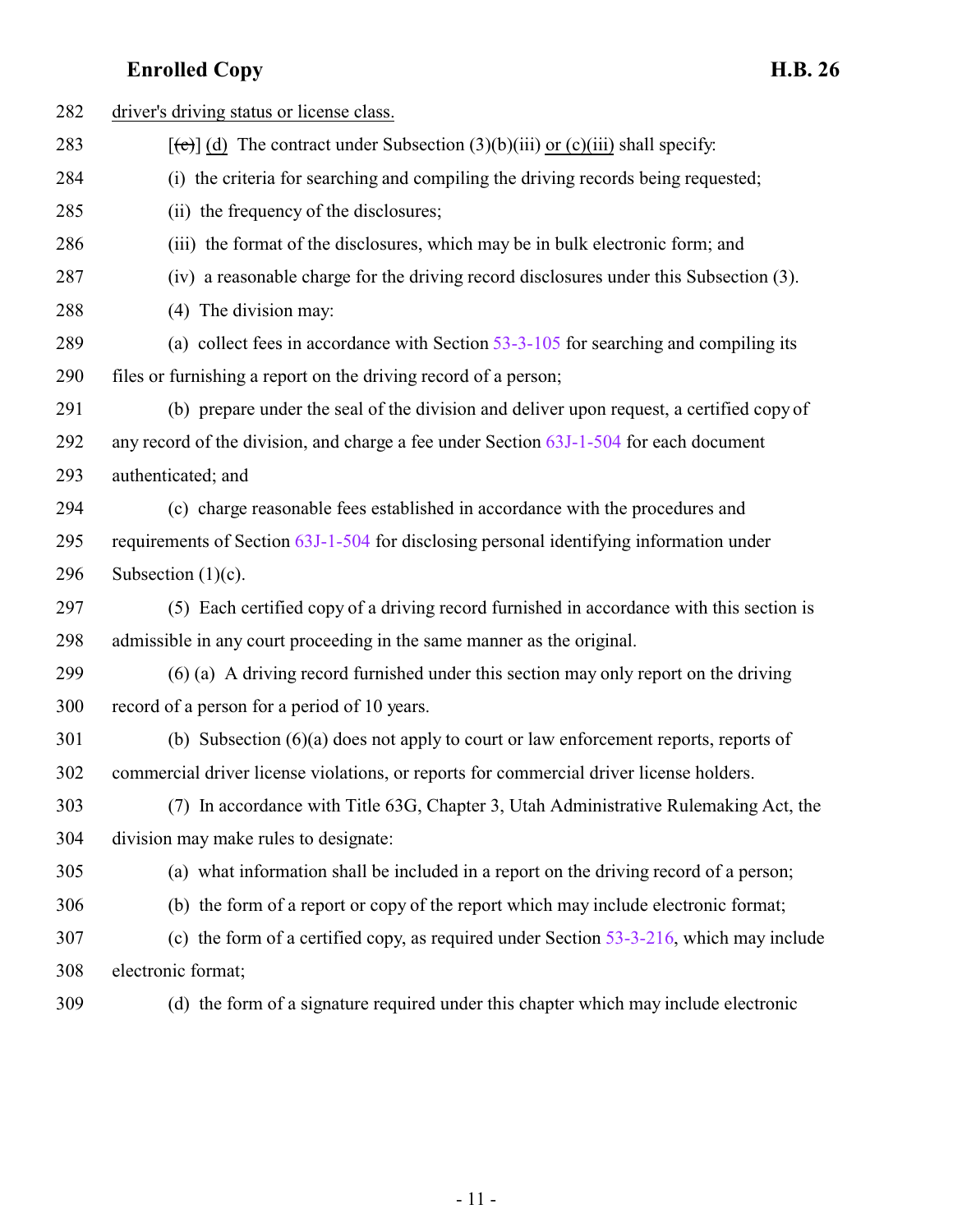format;

 (e) the form of written request to the division required under this chapter which may include electronic format;

 (f) the procedures, requirements, and formats for disclosing personal identifying information under Subsection (1)(c); and

 (g) the procedures, requirements, and formats necessary for the implementation of Subsection (3).

 (8) (a) It is a class B misdemeanor for a person to knowingly or intentionally access, use, disclose, or disseminate a record created or maintained by the division or any information contained in a record created or maintained by the division for a purpose prohibited or not permitted by statute, rule, regulation, or policy of a governmental entity.

 (b) A person who discovers or becomes aware of any unauthorized use of records created or maintained by the division shall inform the commissioner and the division director of the unauthorized use.

<span id="page-11-0"></span>

Section 3. Section **53-3-221** is amended to read:

 **53-3-221. Offenses that may result in denial, suspension, disqualification, or revocation of license -- Additional grounds for suspension -- Point system for traffic**

**violations -- Notice and hearing -- Reporting of traffic violation procedures.**

 (1) By following the procedures in Title 63G, Chapter 4, Administrative Procedures Act, the division may deny, suspend, disqualify, or revoke the license or permit of any person without receiving a record of the person's conviction of crime when the division has been notified or has reason to believe the person:

 (a) has committed any offenses for which mandatory suspension or revocation of a license is required upon conviction under Section [53-3-220](http://le.utah.gov/UtahCode/SectionLookup.jsp?section=53-3-220&session=2015GS);

 (b) has, by reckless or unlawful driving of a motor vehicle, caused or contributed to an accident resulting in death or injury to any other person, or serious property damage;

 (c) is incompetent to drive a motor vehicle or mobility vehicle or has a mental or physical disability rendering it unsafe for the person to drive a motor vehicle or mobility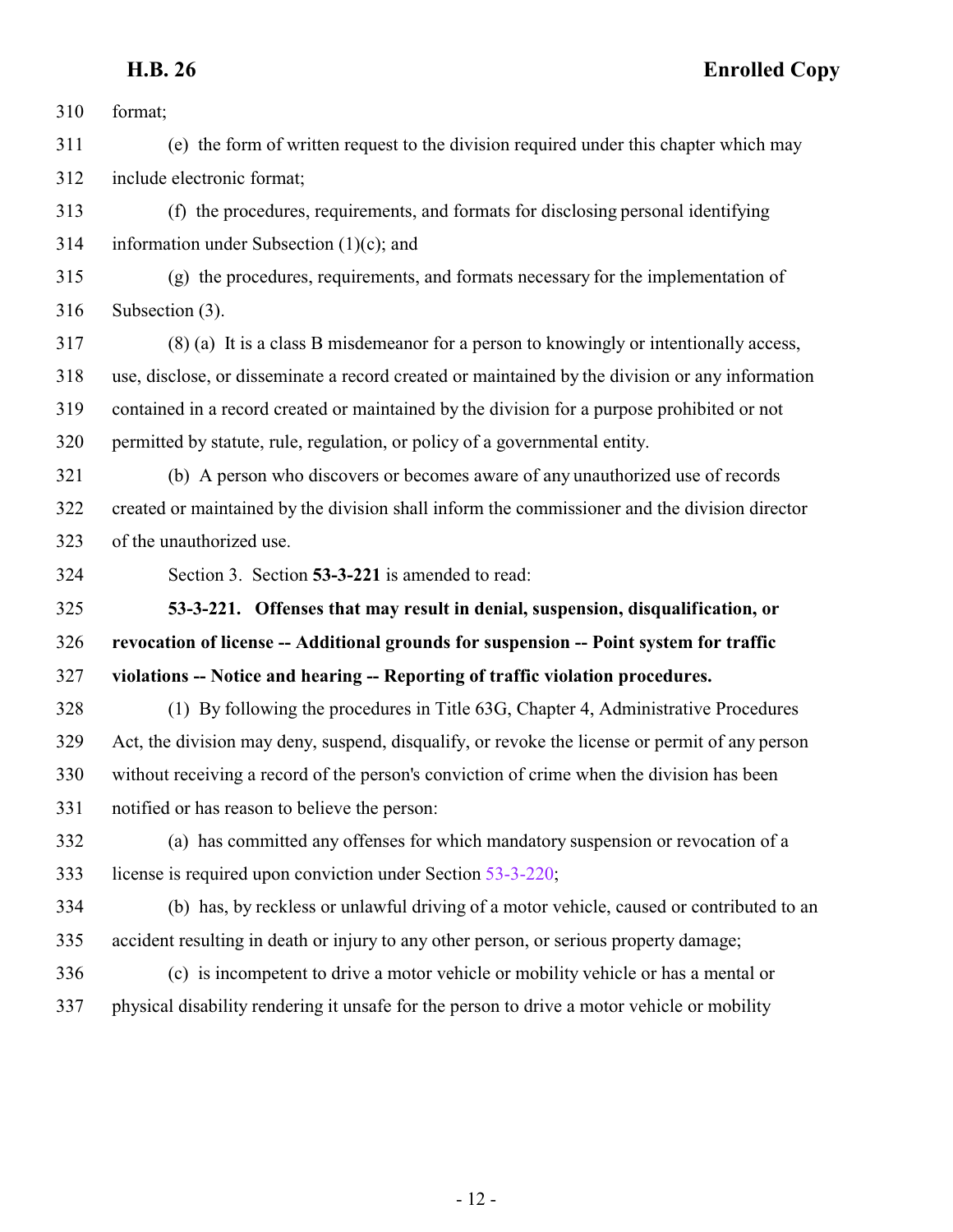vehicle upon the highways;

(d) has committed a serious violation of the motor vehicle laws of this state;

(e) has knowingly committed a violation of Section [53-3-229](http://le.utah.gov/UtahCode/SectionLookup.jsp?section=53-3-229&session=2015GS); or

 (f) has been convicted of serious offenses against traffic laws governing the movement of motor vehicles with a frequency that indicates a disrespect for traffic laws and a disregard for the safety of other persons on the highways.

 (2) (a) The division may suspend the license of a person under Subsection (1) when the person has failed to comply with the terms stated on a traffic citation issued in this state, except this Subsection (2) does not apply to highway weight limit violations or violations of law governing the transportation of hazardous materials.

 (b) This Subsection (2) applies to parking and standing violations only if a court has issued a warrant for the arrest of a person for failure to post bail, appear, or otherwise satisfy the terms of the citation.

 (c) (i) This Subsection (2) may not be exercised unless notice of the pending suspension of the driving privilege has been sent at least 10 days previously to the person at the address provided to the division.

 (ii) After clearance by the division, a report authorized by Section [53-3-104](http://le.utah.gov/UtahCode/SectionLookup.jsp?section=53-3-104&session=2015GS) may not contain any evidence of a suspension that occurred as a result of failure to comply with the terms stated on a traffic citation.

 (3) (a) The division may suspend the license of a person under Subsection (1) when the division has been notified by a court that the person has an outstanding unpaid fine, an outstanding incomplete restitution requirement, or an outstanding warrant levied by order of a court.

 (b) The suspension remains in effect until the division is notified by the court that the order has been satisfied.

 (c) After clearance by the division, a report authorized by Section [53-3-104](http://le.utah.gov/UtahCode/SectionLookup.jsp?section=53-3-104&session=2015GS) may not contain any evidence of the suspension.

(d) The provisions of Subsection  $(3)(c)$  do not apply to: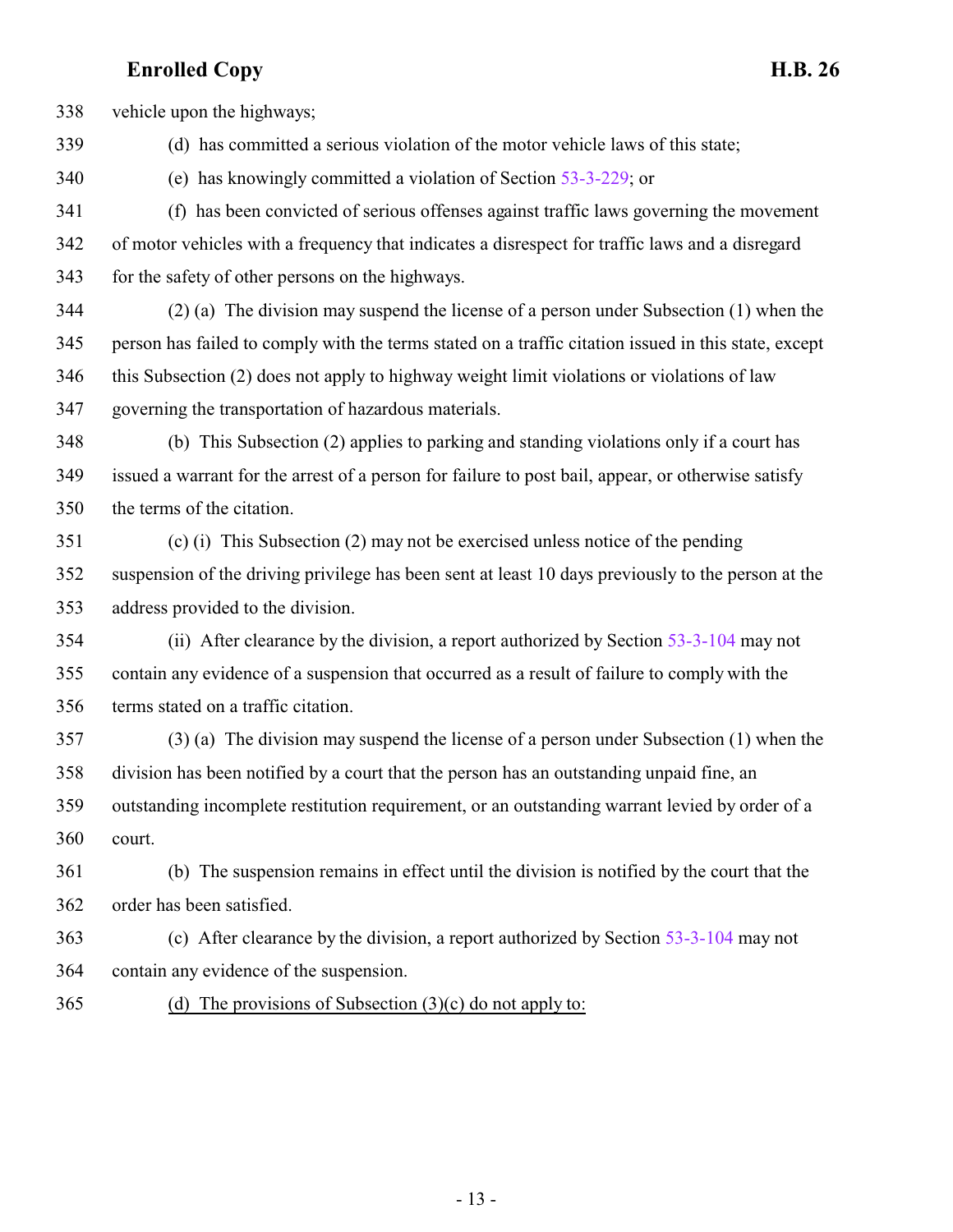| 366 | (i) a CDIP or CDL license holder; or                                                             |
|-----|--------------------------------------------------------------------------------------------------|
| 367 | (ii) a violation that occurred in a commercial motor vehicle.                                    |
| 368 | (4) (a) The division shall make rules establishing a point system as provided for in this        |
| 369 | Subsection (4).                                                                                  |
| 370 | (b) (i) The division shall assign a number of points to each type of moving traffic              |
| 371 | violation as a measure of its seriousness.                                                       |
| 372 | (ii) The points shall be based upon actual relationships between types of traffic                |
| 373 | violations and motor vehicle traffic accidents.                                                  |
| 374 | (iii) Except as provided in Subsection $(4)(b)(iv)$ , the division may not assess points         |
| 375 | against a person's driving record for a conviction of a traffic violation:                       |
| 376 | (A) that occurred in another state; and                                                          |
| 377 | (B) that was committed on or after July 1, 2011.                                                 |
| 378 | (iv) The provisions of Subsection $(4)(b)(iii)$ do not apply to:                                 |
| 379 | (A) a reckless or impaired driving violation or a speeding violation for exceeding the           |
| 380 | posted speed limit by 21 or more miles per hour; or                                              |
| 381 | (B) an offense committed in another state which, if committed within Utah, would                 |
| 382 | result in the mandatory suspension or revocation of a license upon conviction under Section      |
| 383 | $53 - 3 - 220$ .                                                                                 |
| 384 | (c) Every person convicted of a traffic violation shall have assessed against the person's       |
| 385 | driving record the number of points that the division has assigned to the type of violation of   |
| 386 | which the person has been convicted, except that the number of points assessed shall be          |
| 387 | decreased by 10% if on the abstract of the court record of the conviction the court has graded   |
| 388 | the severity of violation as minimum, and shall be increased by 10% if on the abstract the court |
| 389 | has graded the severity of violation as maximum.                                                 |
| 390 | (d) (i) A separate procedure for assessing points for speeding offenses shall be                 |
| 391 | established by the division based upon the severity of the offense.                              |
| 392 | The severity of a speeding violation shall be graded as:<br>(ii)                                 |
| 393 | (A) "minimum" for exceeding the posted speed limit by up to 10 miles per hour;                   |
|     |                                                                                                  |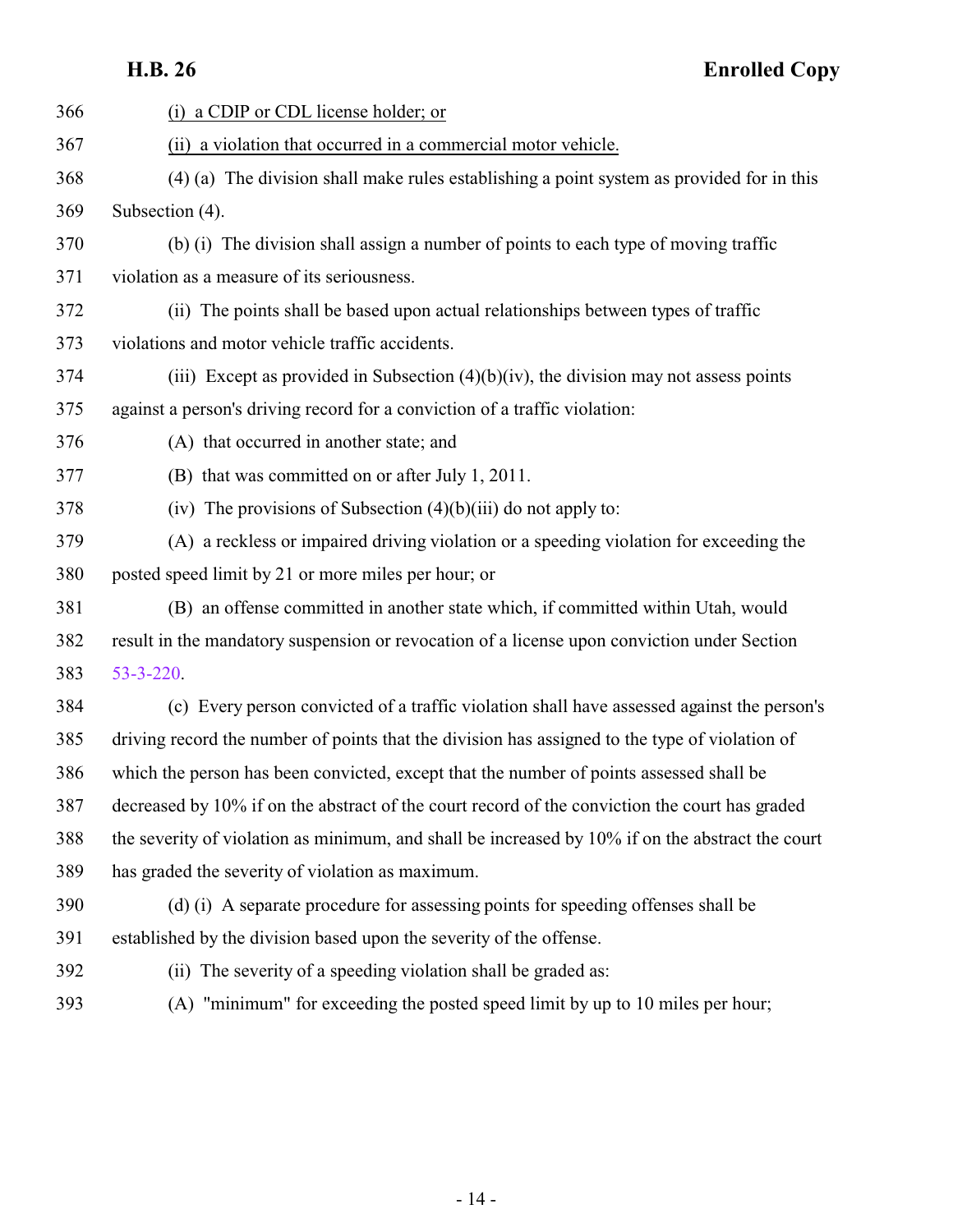(B) "intermediate" for exceeding the posted speed limit by from 11 to 20 miles per hour; and

(C) "maximum" for exceeding the posted speed limit by 21 or more miles per hour.

 (iii) Consideration shall be made for assessment of no points on minimum speeding violations, except for speeding violations in school zones.

 (e) (i) Points assessed against a person's driving record shall be deleted for violations occurring before a time limit set by the division.

(ii) The time limit may not exceed three years.

 (iii) The division may also delete points to reward violation-free driving for periods of time set by the division.

 (f) (i) By publication in two newspapers having general circulation throughout the state, the division shall give notice of the number of points it has assigned to each type of traffic violation, the time limit set by the division for the deletion of points, and the point level at which the division will generally take action to deny or suspend under this section.

 (ii) The division may not change any of the information provided above regarding points without first giving new notice in the same manner.

 (5) (a) (i) If the division finds that the license of a person should be denied, suspended, disqualified, or revoked under this section, the division shall immediately notify the licensee in a manner specified by the division and afford the person an opportunity for a hearing in the county where the licensee resides.

 (ii) The hearing shall be documented, and the division or its authorized agent may administer oaths, may issue subpoenas for the attendance of witnesses and the production of relevant books and papers, and may require a reexamination of the licensee.

 (iii) One or more members of the division may conduct the hearing, and any decision made after a hearing before any number of the members of the division is as valid as if made after a hearing before the full membership of the division.

 (iv) After the hearing the division shall either rescind or affirm its decision to deny, suspend, disqualify, or revoke the license.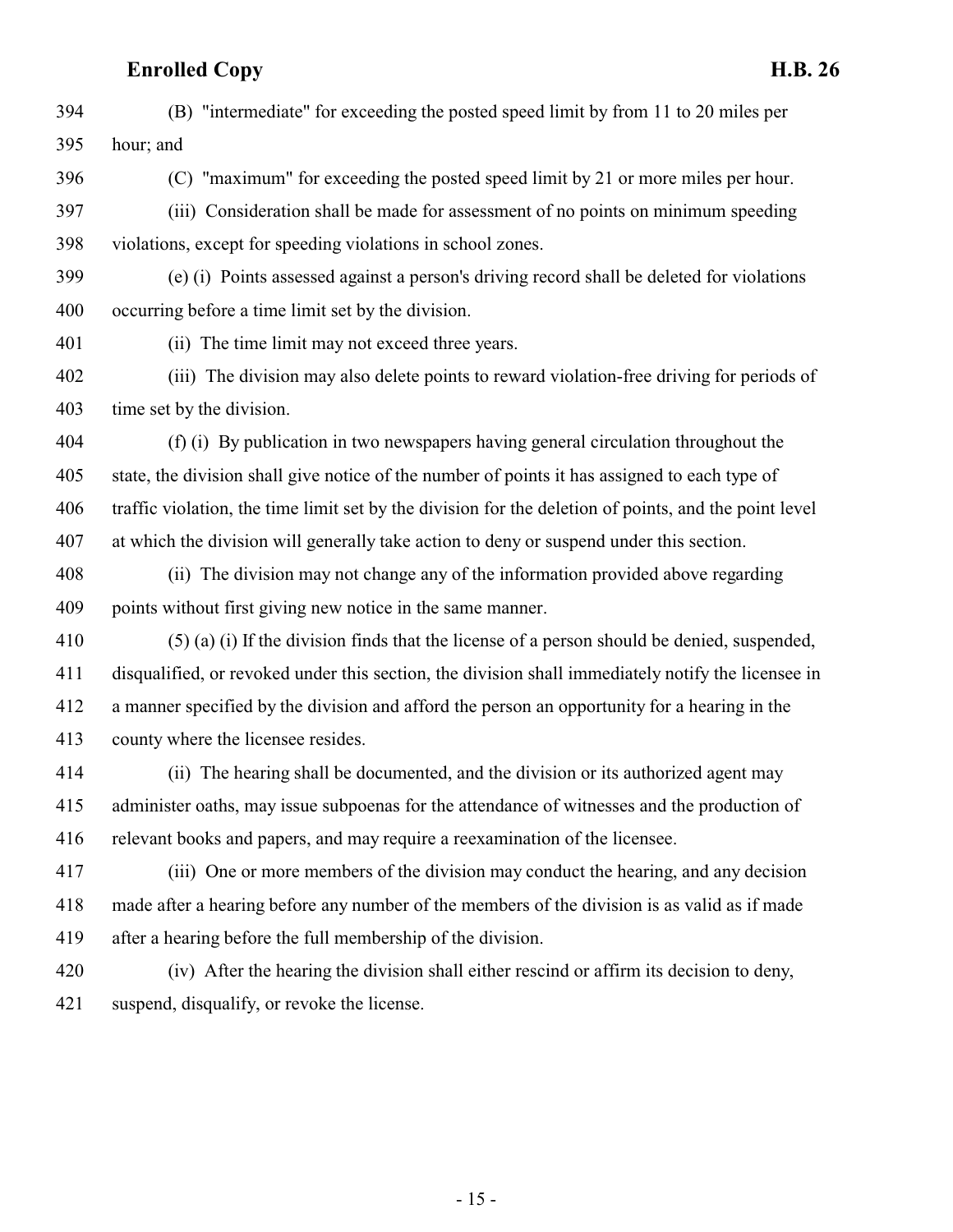| 422 | (b) The denial, suspension, disqualification, or revocation of the license remains in              |
|-----|----------------------------------------------------------------------------------------------------|
| 423 | effect pending qualifications determined by the division regarding a person:                       |
| 424 | (i) whose license has been denied or suspended following reexamination;                            |
| 425 | (ii) who is incompetent to drive a motor vehicle;                                                  |
| 426 | (iii) who is afflicted with mental or physical infirmities that might make him dangerous           |
| 427 | on the highways; or                                                                                |
| 428 | (iv) who may not have the necessary knowledge or skill to drive a motor vehicle safely.            |
| 429 | $(6)$ (a) Subject to Subsection $(6)(d)$ , the division shall suspend a person's license when      |
| 430 | the division receives notice from the Office of Recovery Services that the Office of Recovery      |
| 431 | Services has ordered the suspension of the person's license.                                       |
| 432 | (b) A suspension under Subsection $(6)(a)$ shall remain in effect until the division               |
| 433 | receives notice from the Office of Recovery Services that the Office of Recovery Services has      |
| 434 | rescinded the order of suspension.                                                                 |
| 435 | (c) After an order of suspension is rescinded under Subsection $(6)(b)$ , a report                 |
| 436 | authorized by Section 53-3-104 may not contain any evidence of the suspension.                     |
| 437 | (d) (i) If the division suspends a person's license under this Subsection $(6)$ , the division     |
| 438 | shall, upon application, issue a temporary limited driver license to the person if that person     |
| 439 | needs a driver license for employment, education, or child visitation.                             |
| 440 | (ii) The temporary limited driver license described in this section:                               |
| 441 | (A) shall provide that the person may operate a motor vehicle only for the purpose of              |
| 442 | driving to or from the person's place of employment, education, or child visitation;               |
| 443 | (B) shall prohibit the person from driving a motor vehicle for any purpose other than a            |
| 444 | purpose described in Subsection $(6)(d)(ii)(A)$ ; and                                              |
| 445 | (C) shall expire 90 days after the day on which the temporary limited driver license is            |
| 446 | issued.                                                                                            |
| 447 | (iii) (A) During the period beginning on the day on which a temporary limited driver               |
| 448 | license is issued under this Subsection (6), and ending on the day that the temporary limited      |
| 449 | driver license expires, the suspension described in this Subsection (6) only applies if the person |
|     |                                                                                                    |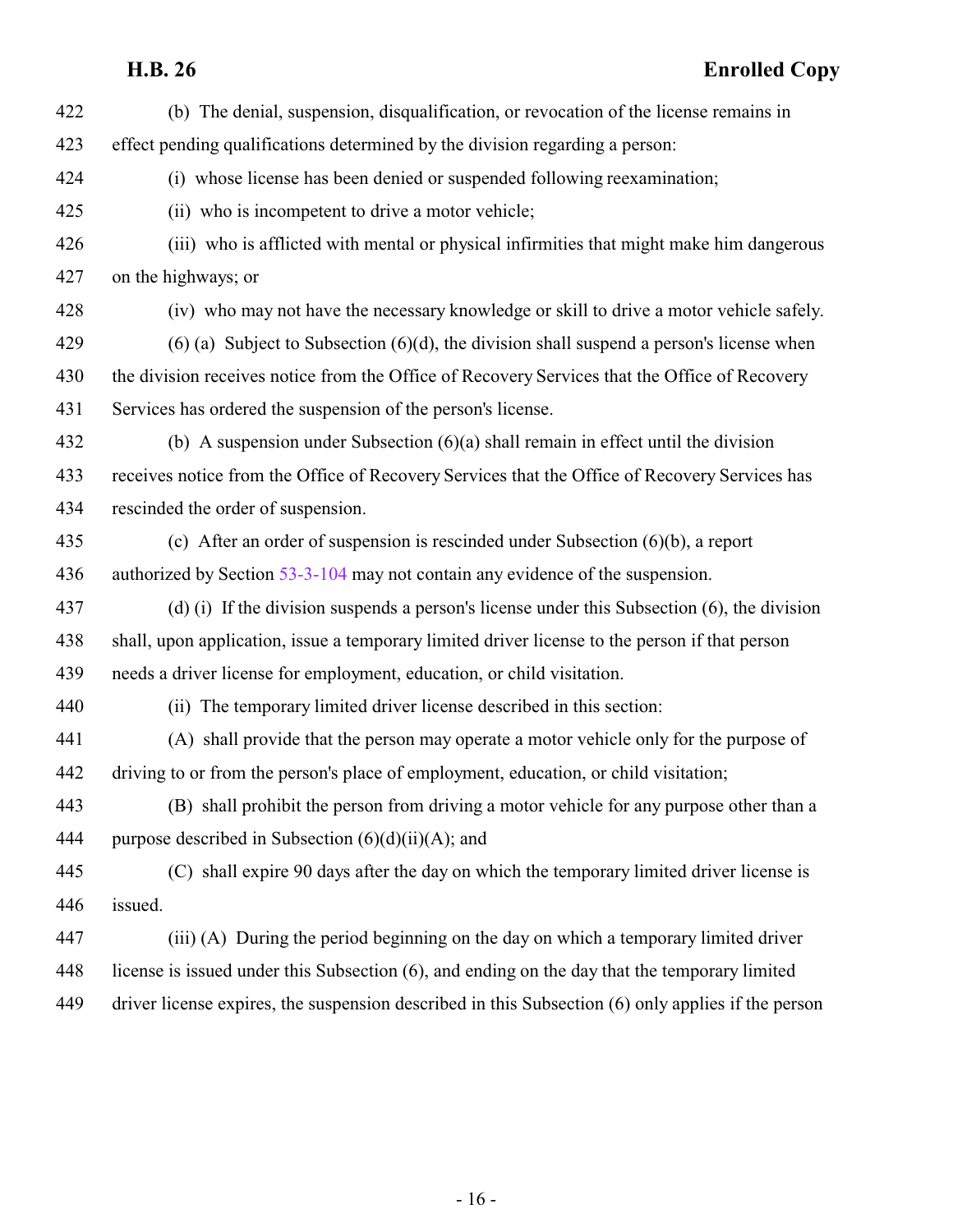who is suspended operates a motor vehicle for a purpose other than employment, education, or child visitation. (B) Upon expiration of a temporary limited driver license described in this Subsection (6)(d): (I) a suspension described in Subsection (6)(a) shall be in full effect until the division receives notice, under Subsection (6)(b), that the order of suspension is rescinded; and (II) a person suspended under Subsection (6)(a) may not drive a motor vehicle for any reason. (iv) The division is not required to issue a limited driver license to a person under this Subsection (6)(d) if there are other legal grounds for the suspension of the person's driver license. (v) The division shall make rules, in accordance with Title 63G, Chapter 3, Utah Administrative Rulemaking Act, to implement the provisions of this part. (7) (a) The division may suspend or revoke the license of any resident of this state upon receiving notice of the conviction of that person in another state of an offense committed there that, if committed in this state, would be grounds for the suspension or revocation of a license. (b) The division may, upon receiving a record of the conviction in this state of a nonresident driver of a motor vehicle or motorboat of any offense under the motor vehicle laws of this state, forward a certified copy of the record to the motor vehicle administrator in the state where the person convicted is a resident. (8) (a) The division may suspend or revoke the license of any nonresident to drive a motor vehicle in this state for any cause for which the license of a resident driver may be suspended or revoked. (b) Any nonresident who drives a motor vehicle upon a highway when the person's license has been suspended or revoked by the division is guilty of a class C misdemeanor. (9) (a) The division may not deny or suspend the license of any person for a period of more than one year except:

- 17 -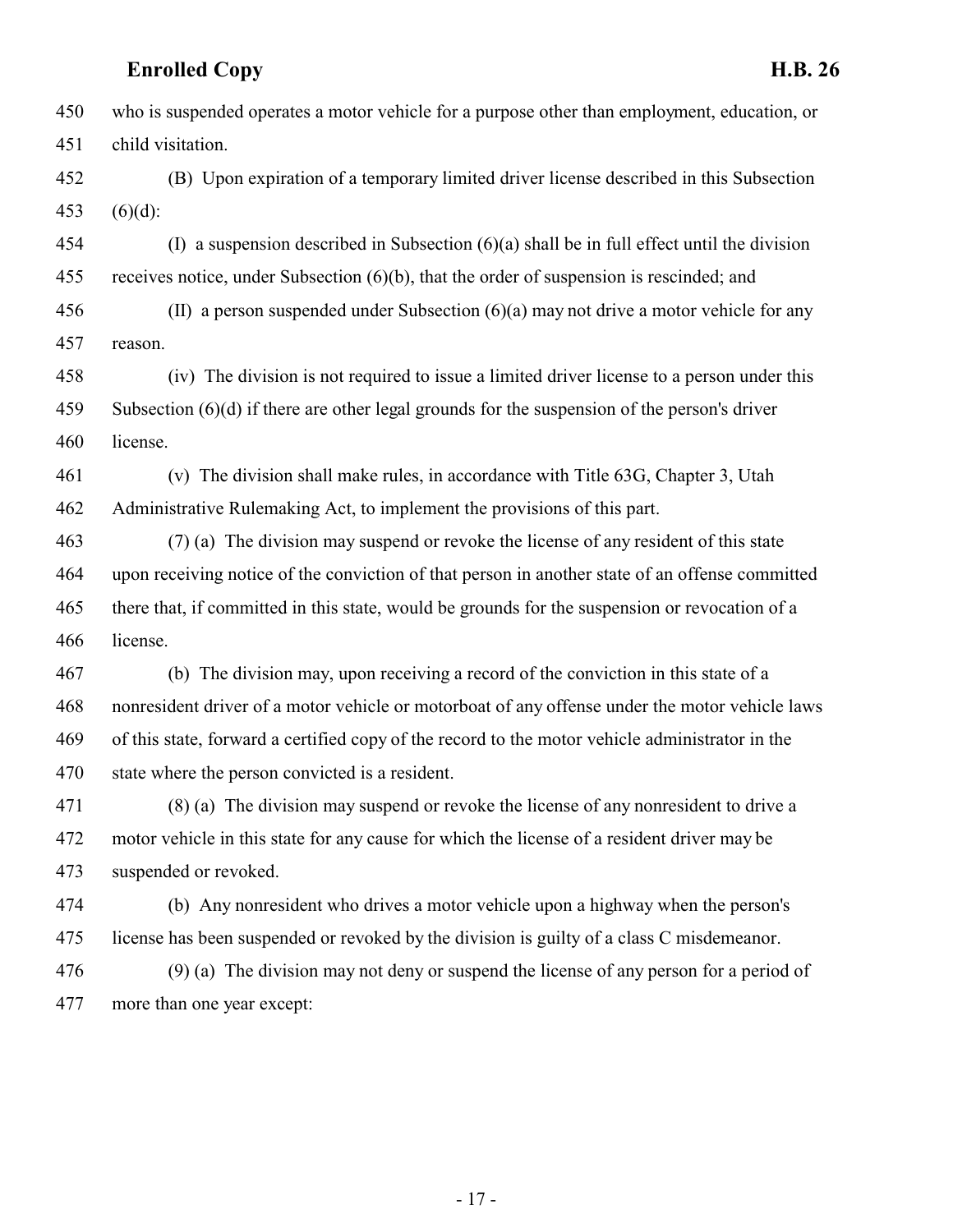(i) for failure to comply with the terms of a traffic citation under Subsection (2); (ii) upon receipt of a second or subsequent order suspending juvenile driving privileges under Section [53-3-219](http://le.utah.gov/UtahCode/SectionLookup.jsp?section=53-3-219&session=2015GS); (iii) when extending a denial or suspension upon receiving certain records or reports under Subsection [53-3-220](http://le.utah.gov/UtahCode/SectionLookup.jsp?section=53-3-220&session=2015GS)(2); (iv) for failure to give and maintain owner's or operator's security under Section [41-12a-411](http://le.utah.gov/UtahCode/SectionLookup.jsp?section=41-12a-411&session=2015GS); (v) when the division suspends the license under Subsection (6); or (vi) when the division denies the license under Subsection (14). (b) The division may suspend the license of a person under Subsection (2) until the person shows satisfactory evidence of compliance with the terms of the traffic citation. (10) (a) By following the procedures in Title 63G, Chapter 4, Administrative Procedures Act, the division may suspend the license of any person without receiving a record of the person's conviction for a crime when the division has reason to believe that the person's license was granted by the division through error or fraud or that the necessary consent for the license has been withdrawn or is terminated. (b) The procedure upon suspension is the same as under Subsection (5), except that after the hearing the division shall either rescind its order of suspension or cancel the license. (11) (a) The division, having good cause to believe that a licensed driver is incompetent or otherwise not qualified to be licensed, may upon notice in a manner specified by the division of at least five days to the licensee require him to submit to an examination. (b) Upon the conclusion of the examination the division may suspend or revoke the person's license, permit him to retain the license, or grant a license subject to a restriction imposed in accordance with Section [53-3-208](http://le.utah.gov/UtahCode/SectionLookup.jsp?section=53-3-208&session=2015GS). (c) Refusal or neglect of the licensee to submit to an examination is grounds for suspension or revocation of the licensee's license. (12) (a) Except as provided in Subsection (12)(b), a report authorized by Section [53-3-104](http://le.utah.gov/UtahCode/SectionLookup.jsp?section=53-3-104&session=2015GS) may not contain any evidence of a conviction for speeding on an interstate system in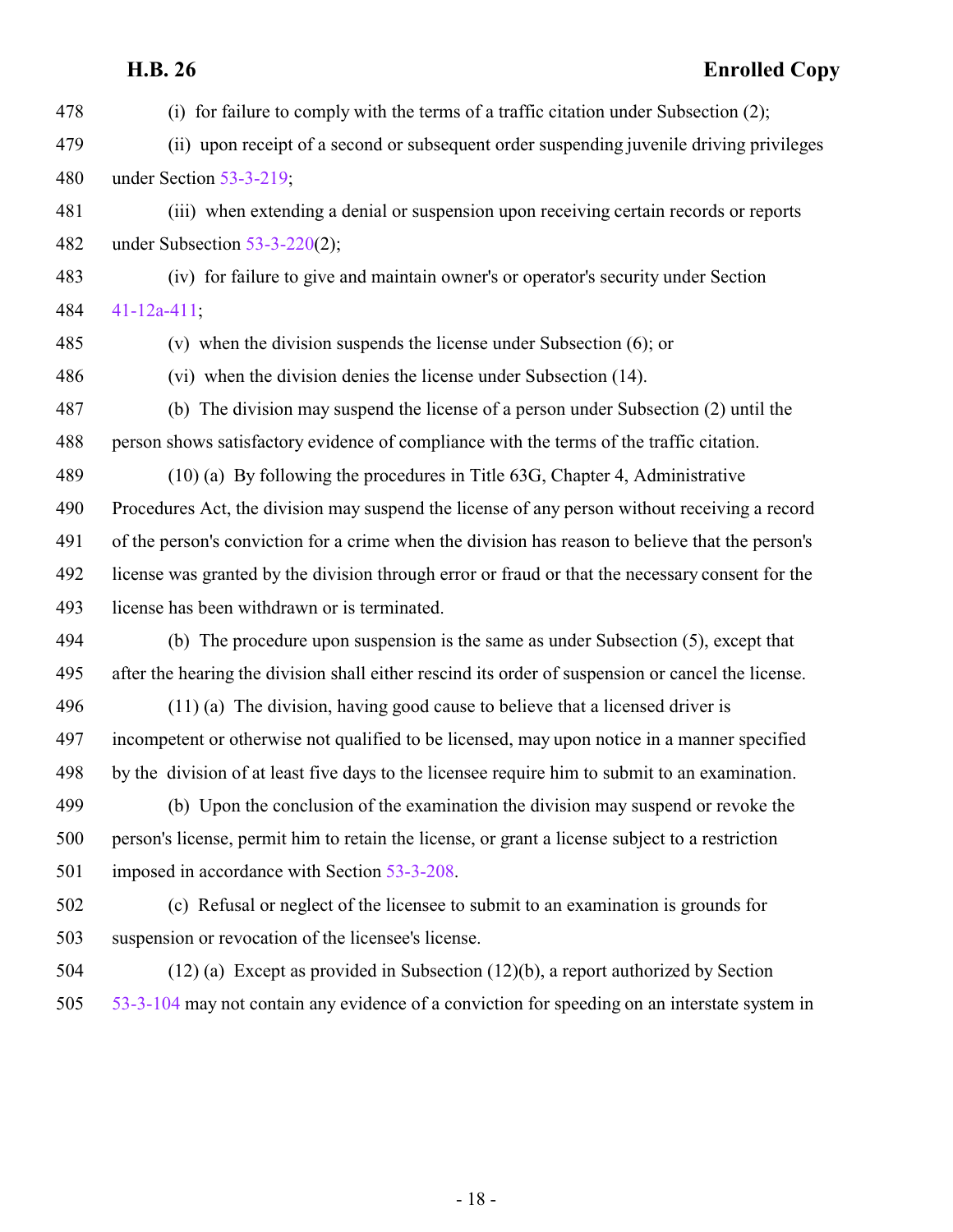this state if the conviction was for a speed of 10 miles per hour or less, above the posted speed limit and did not result in an accident, unless authorized in a manner specified by the division by the individual whose report is being requested.

- (b) The provisions of Subsection (12)(a) do not apply for:
- (i) a CDIP or CDL license holder; or
- (ii) a violation that occurred in a commercial motor vehicle.
- (13) (a) By following the procedures in Title 63G, Chapter 4, Administrative
- Procedures Act, the division may suspend the license of a person if it has reason to believe that
- the person is the owner of a motor vehicle for which security is required under Title 41,
- Chapter 12a, Financial Responsibility of Motor Vehicle Owners and Operators Act, and has
- driven the motor vehicle or permitted it to be driven within this state without the security being in effect.
- (b) The division may suspend a driving privilege card holder's driving privilege card if the division receives notification from the Motor Vehicle Division that:
- (i) the driving privilege card holder is the registered owner of a vehicle; and
- (ii) the driving privilege card holder's vehicle registration has been revoked under 522 Subsection  $41-1a-110(2)(a)(ii)(A)$ .
- (c) Section [41-12a-411](http://le.utah.gov/UtahCode/SectionLookup.jsp?section=41-12a-411&session=2015GS) regarding the requirement of proof of owner's or operator's security applies to persons whose driving privileges are suspended under this Subsection (13).
- (14) The division may deny an individual's license if the person fails to comply with 526 the requirement to downgrade the person's CDL to a class D license under Section [53-3-410.1](#page-22-0).
- (15) The division may deny a person's class A, B, C, or D license if the person fails to comply with the requirement to have a K restriction removed from the person's license.
- (16) Any suspension or revocation of a person's license under this section also disqualifies any license issued to that person under Part 4, Uniform Commercial Driver License Act.
- <span id="page-18-0"></span>Section 4. Section **53-3-402** is amended to read:
- **53-3-402. Definitions.**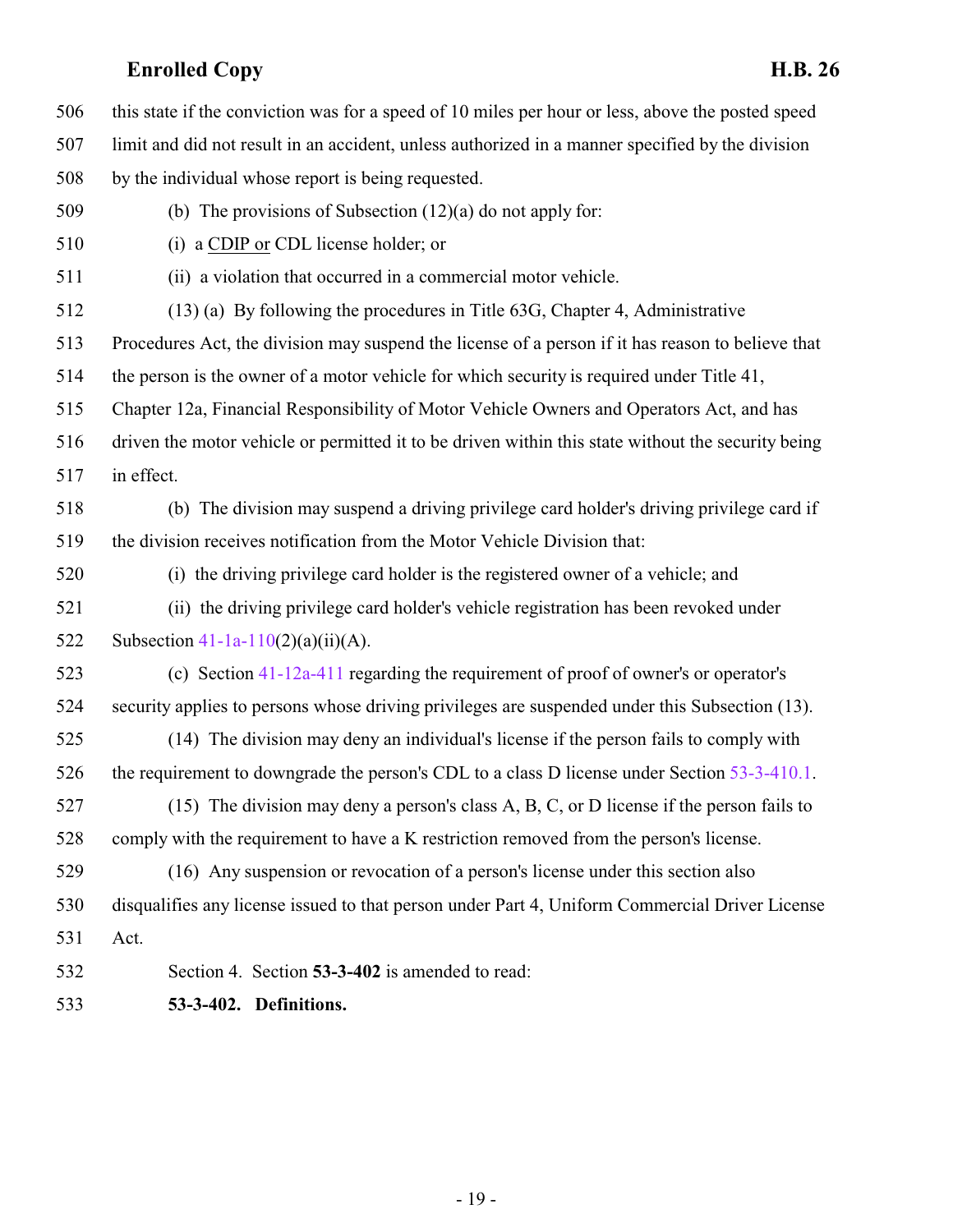| 534 | As used in this part:                                                                                         |
|-----|---------------------------------------------------------------------------------------------------------------|
| 535 | (1) "Alcohol" means any substance containing any form of alcohol, including ethanol,                          |
| 536 | methanol, propanol, and isopropanol.                                                                          |
| 537 | (2) "Alcohol concentration" means the number of grams of alcohol per:                                         |
| 538 | (a) 100 milliliters of blood;                                                                                 |
| 539 | (b) 210 liters of breath; or                                                                                  |
| 540 | (c) 67 milliliters of urine.                                                                                  |
| 541 | [(3) "Commercial driver instruction permit" or "CDIP" means a permit issued under                             |
| 542 | Section 53-3-408.                                                                                             |
| 543 | $[$ (4)] (3) "Commercial driver license information system" or "CDLIS" means the                              |
| 544 | information system established under Title XII, Pub. L. 99-570, the Commercial Motor Vehicle                  |
| 545 | Safety Act of 1986, as a clearinghouse for information related to the licensing and                           |
| 546 | identification of commercial motor vehicle drivers.                                                           |
| 547 | $[5]$ (4) "Controlled substance" means any substance so classified under Section                              |
| 548 | 102(6) of the Controlled Substance Act, 21 U.S.C. 802(6), and includes all substances listed on               |
| 549 | the current Schedules I through V of 21 C.F.R., Part 1308 as they may be revised from time to                 |
| 550 | time.                                                                                                         |
| 551 | $[66]$ (5) "Employee" means any driver of a commercial motor vehicle, including:                              |
| 552 | (a) full-time, regularly employed drivers;                                                                    |
| 553 | (b) casual, intermittent, or occasional drivers;                                                              |
| 554 | (c) leased drivers; and                                                                                       |
| 555 | (d) independent, owner-operator contractors while in the course of driving a                                  |
| 556 | commercial motor vehicle who are either directly employed by or under lease to an employer.                   |
| 557 | $[\overline{(+)}]$ (6) "Employer" means any individual or person including the United States, a               |
| 558 | state, or a political subdivision of a state, who owns or leases a commercial motor vehicle, or               |
| 559 | assigns an individual to drive a commercial motor vehicle.                                                    |
| 560 | $\left[\frac{1}{2}\left(7\right)$ "Felony" means any offense under state or federal law that is punishable by |
| 561 | death or imprisonment for a term of more than one year.                                                       |
|     |                                                                                                               |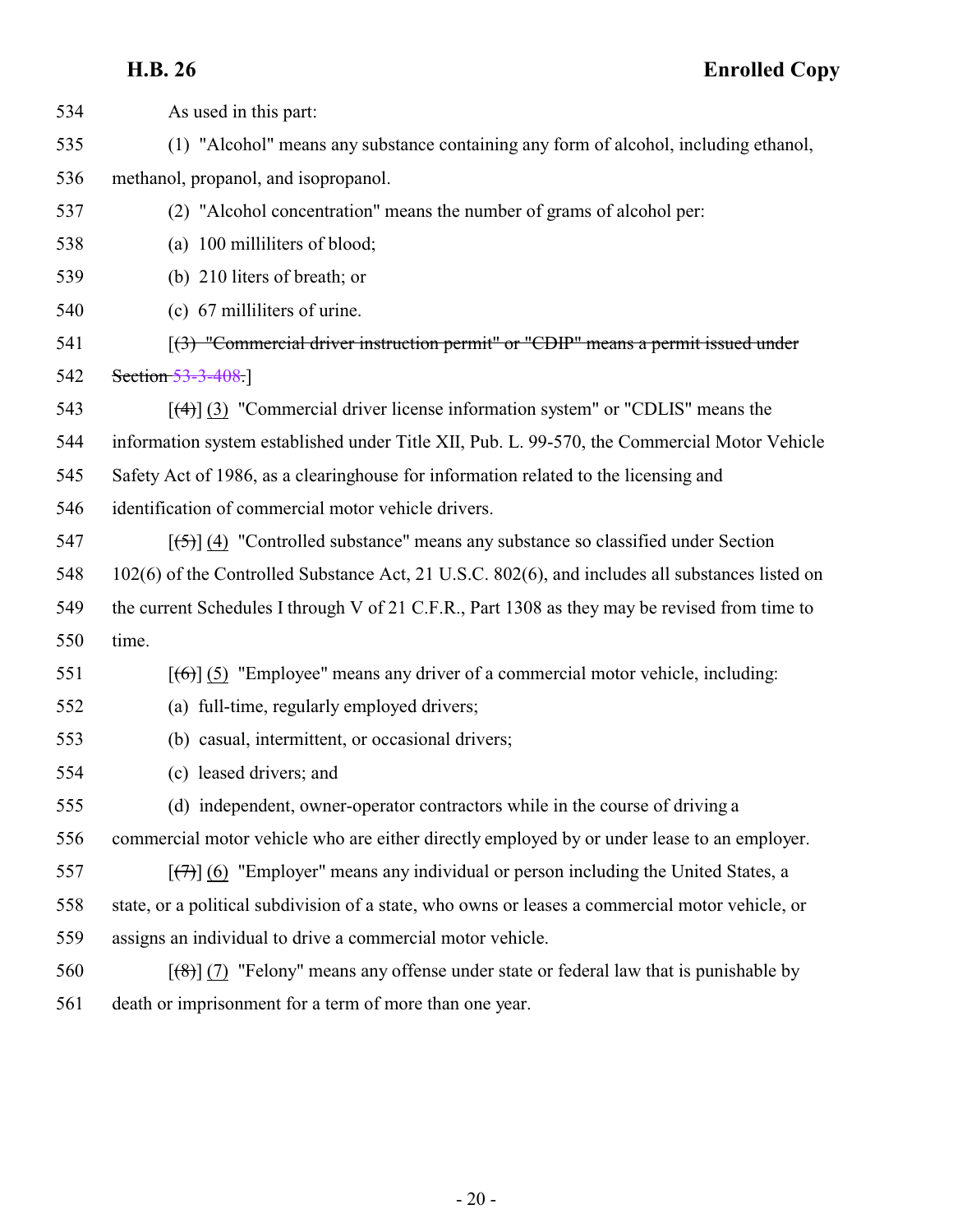| 562 | $[\langle 9 \rangle]$ (8) "Foreign jurisdiction" means any jurisdiction other than the United States or a |
|-----|-----------------------------------------------------------------------------------------------------------|
| 563 | state of the United States.                                                                               |
| 564 | $[$ (40)] (9) "Gross vehicle weight rating" or "GVWR" means the value specified by the                    |
| 565 | manufacturer as the maximum loaded weight of a single vehicle or GVWR of a combination or                 |
| 566 | articulated vehicle, and includes the GVWR of the power unit plus the total weight of all towed           |
| 567 | units and the loads on those units.                                                                       |
| 568 | $[$ ( $[$ ++ $]$ ) $[$ (10) "Hazardous material" has the same meaning as defined under 49 C.F.R.          |
| 569 | Sec. 383.5.                                                                                               |
| 570 | $[$ (12) $]$ (11) "Imminent hazard" means the existence of a condition, practice, or violation            |
| 571 | that presents a substantial likelihood that death, serious illness, severe personal injury, or a          |
| 572 | substantial endangerment to health, property, or the environment is expected to occur                     |
| 573 | immediately, or before the condition, practice, or violation can be abated.                               |
| 574 | $[$ (13) $]$ (12) "Medical certification status" means the medical certification of a                     |
| 575 | commercial driver license holder or commercial motor vehicle operator in any of the following             |
| 576 | categories:                                                                                               |
| 577 | (a) Non-excepted interstate. A person shall certify that the person:                                      |
| 578 | (i) operates or expects to operate in interstate commerce;                                                |
| 579 | (ii) is both subject to and meets the qualification requirements under 49 C.F.R. Part                     |
| 580 | 391; and                                                                                                  |
| 581 | (iii) is required to obtain a medical examiner's certificate under 49 C.F.R. Sec. 391.45.                 |
| 582 | (b) Excepted interstate. A person shall certify that the person:                                          |
| 583 | (i) operates or expects to operate in interstate commerce, but engages exclusively in                     |
| 584 | transportation or operations excepted under 49 C.F.R. Sec. 390.3(f), 391.2, 391.68, or 398.3              |
| 585 | from all or parts of the qualification requirements of 49 C.F.R. Part 391; and                            |
| 586 | (ii) is not required to obtain a medical examiner's certificate under 49 C.F.R. Sec.                      |
| 587 | 391.45.                                                                                                   |
| 588 | (c) Non-excepted intrastate. A person shall certify that the person:                                      |
| 589 |                                                                                                           |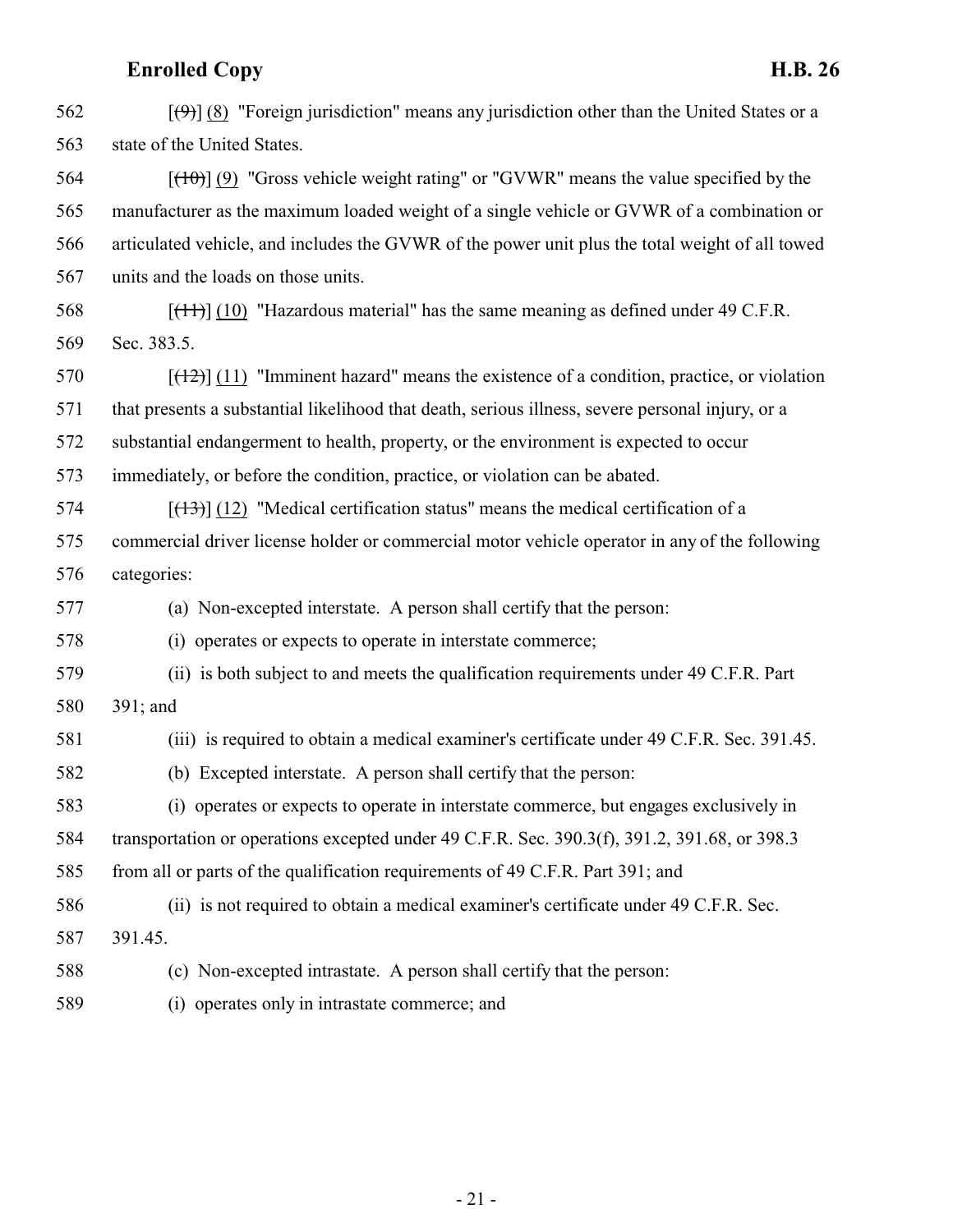| 590 | (ii) is subject to state driver qualification requirements under Sections $53-3-303.5$ ,      |
|-----|-----------------------------------------------------------------------------------------------|
| 591 | 53-3-304, and 53-3-414.                                                                       |
| 592 | (d) Excepted intrastate. A person shall certify that the person:                              |
| 593 | (i) operates in intrastate commerce; and                                                      |
| 594 | (ii) engages exclusively in transportation or operations excepted from all parts of the       |
| 595 | state driver qualification requirements.                                                      |
| 596 | $[$ (14+)] (13) "NDR" means the National Driver Register.                                     |
| 597 | $[ (15) ]$ (14) "Nonresident CDL" means a commercial driver license issued by a state to      |
| 598 | an individual who resides in a foreign jurisdiction.                                          |
| 599 | $[ (16) ]$ (15) "Out-of-service order" means a temporary prohibition against driving a        |
| 600 | commercial motor vehicle.                                                                     |
| 601 | $[ (17) ]$ (16) "Port-of-entry agent" has the same meaning as provided in Section             |
| 602 | $72 - 1 - 102$ .                                                                              |
| 603 | $[ (18) ]$ (17) "Serious traffic violation" means a conviction of any of the following:       |
| 604 | (a) speeding 15 or more miles per hour above the posted speed limit;                          |
| 605 | (b) reckless driving as defined by state or local law;                                        |
| 606 | (c) improper or erratic traffic lane changes;                                                 |
| 607 | (d) following the vehicle ahead too closely;                                                  |
| 608 | (e) any other motor vehicle traffic law which arises in connection with a fatal traffic       |
| 609 | accident;                                                                                     |
| 610 | (f) operating a commercial motor vehicle without a CDL or a CDIP;                             |
| 611 | (g) operating a commercial motor vehicle without the proper class of CDL or CDL               |
| 612 | endorsement for the type of vehicle group being operated or for the passengers or cargo being |
| 613 | transported;                                                                                  |
| 614 | (h) operating a commercial motor vehicle without a CDL or CDIP license certificate in         |
| 615 | the driver's possession in violation of Section 53-3-404;                                     |
| 616 | (i) using a handheld wireless communication device in violation of Section 41-6a-1716         |
| 617 | while operating a commercial motor vehicle; or                                                |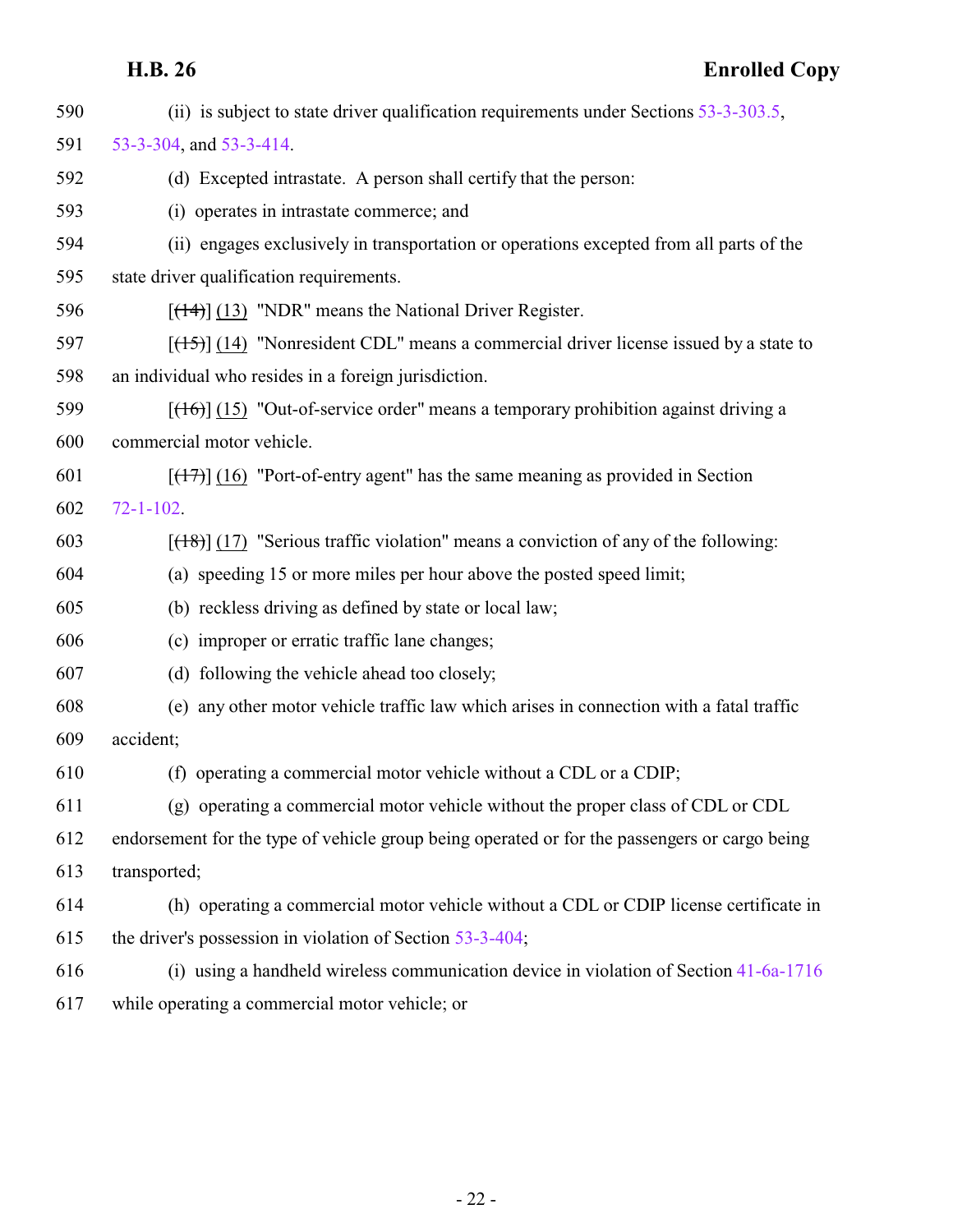<span id="page-22-0"></span>

| 618 | (i) using a hand-held mobile telephone while operating a commercial motor vehicle in            |
|-----|-------------------------------------------------------------------------------------------------|
| 619 | violation of 49 C.F.R. Sec. 392.82.                                                             |
| 620 | $[({19})]$ (18) "State" means a state of the United States, the District of Columbia, any       |
| 621 | province or territory of Canada, or Mexico.                                                     |
| 622 | $[\frac{(20)}{(19)}]$ (19) "United States" means the 50 states and the District of Columbia.    |
| 623 | Section 5. Section 53-3-410.1 is amended to read:                                               |
| 624 | 53-3-410.1. Medical certification requirements.                                                 |
| 625 | (1) A person whose medical certification status is:                                             |
| 626 | (a) "non-excepted interstate" under Subsection $53-3-402$ ( $(13)$ )(12)(a) is required to      |
| 627 | provide the division a medical self certification and an updated medical examiner's certificate |
| 628 | under 49 C.F.R. Sec. 391.45 upon request by the division;                                       |
| 629 | (b) "excepted interstate" under Subsection 53-3-402 $[(13)](12)(b)$ is required to provide      |
| 630 | to the division a medical self certification upon request by the division;                      |
| 631 | (c) "non-excepted intrastate" under Subsection $53-3-402$ ( $(13)$ )(12)(c) is required to,     |
| 632 | upon request by the division:                                                                   |
| 633 | (i) provide to the division a medical self certification; and                                   |
| 634 | (ii) comply with the requirements of Section $53-3-303.5$ ; or                                  |
| 635 | (d) "excepted intrastate" under Subsection 53-3-402 $[(13)](12)(b)$ is required to, upon        |
| 636 | request by the division:                                                                        |
| 637 | (i) provide to the division a medical self certification; and                                   |
| 638 | (ii) (A) provide to the division an updated medical examiner's certificate under 49             |
| 639 | C.F.R. Sec. 391.45; or                                                                          |
| 640 | (B) comply with the requirements of Section 53-3-303.5.                                         |
| 641 | (2) A request by the division for a person to comply with Subsection (1) shall                  |
| 642 | correspond with the expiration of the previously submitted medical examiner's certificate.      |
| 643 | (3) If a person fails to comply with a request under this section, the person shall be          |
| 644 | required to downgrade the person's CDL to a class D license.                                    |
| 645 | (4) Failure to comply with the requirement of this section shall result in the denial of        |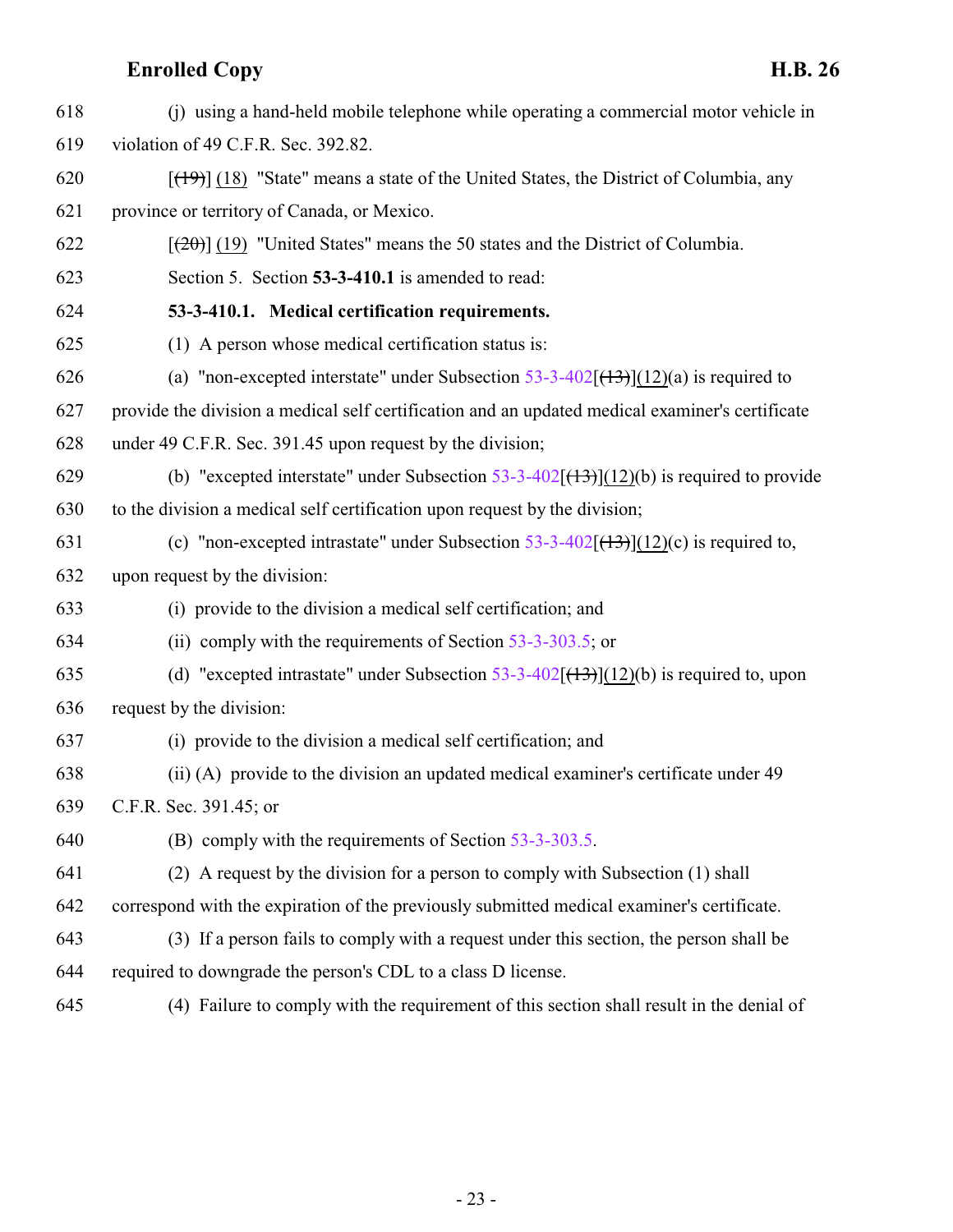<span id="page-23-1"></span><span id="page-23-0"></span>

| 646 | the license under Section 53-3-221.                                                              |
|-----|--------------------------------------------------------------------------------------------------|
| 647 | Section 6. Section 53-3-420 is amended to read:                                                  |
| 648 | 53-3-420. Driver's driving record available for certain purposes.                                |
| 649 | The division shall provide [full information regarding the driving record] the CDL               |
| 650 | MVR of any holder of a CDIP or CDL within 10 days of a request to:                               |
| 651 | $[(1)$ the driver license administrator of any other state requesting that information;          |
| 652 | $(1)$ another state;                                                                             |
| 653 | (2) [any employer or prospective employer of a person to drive a commercial motor                |
| 654 | vehicle upon request] a motor carrier, prospective motor carrier, or authorized agent of a motor |
| 655 | carrier or prospective motor carrier after notification to the driver and payment of a fee under |
| 656 | Section 53-3-105;                                                                                |
| 657 | (3) [insurers of commercial motor vehicle drivers] the subject of the record upon                |
| 658 | request and payment of a fee under Section 53-3-105; and                                         |
| 659 | (4) the Secretary of the United States Department of Transportation.                             |
| 660 | Section 7. Section 53-3-709 is amended to read:                                                  |
| 661 | 53-3-709. Amendment of compact.                                                                  |
| 662 | $(1)$ (a) This compact may be amended from time to time.                                         |
| 663 | (b) Amendments shall be presented in resolution form to the chairman of the board of             |
| 664 | compact administrators and may be initiated by one or more party jurisdictions.                  |
| 665 | (2) Adoption of an amendment requires endorsement of all party jurisdictions and                 |
| 666 | becomes effective 30 days after the date of the last endorsement.                                |
| 667 | (3) (a) Failure of a party jurisdiction to respond to the compact chairman within 120            |
| 668 | days after receipt of the proposed amendment constitutes endorsement.                            |
| 669 | (b) A report authorized by Section 53-3-104 may not contain any evidence of a                    |
| 670 | suspension that occurred as a result of failure to comply with the requirements of this part.    |
| 671 |                                                                                                  |
|     | (c) The provisions of Subsection $(3)(b)$ do not apply to:                                       |
| 672 | (i) a CDIP or CDL license holder; or                                                             |